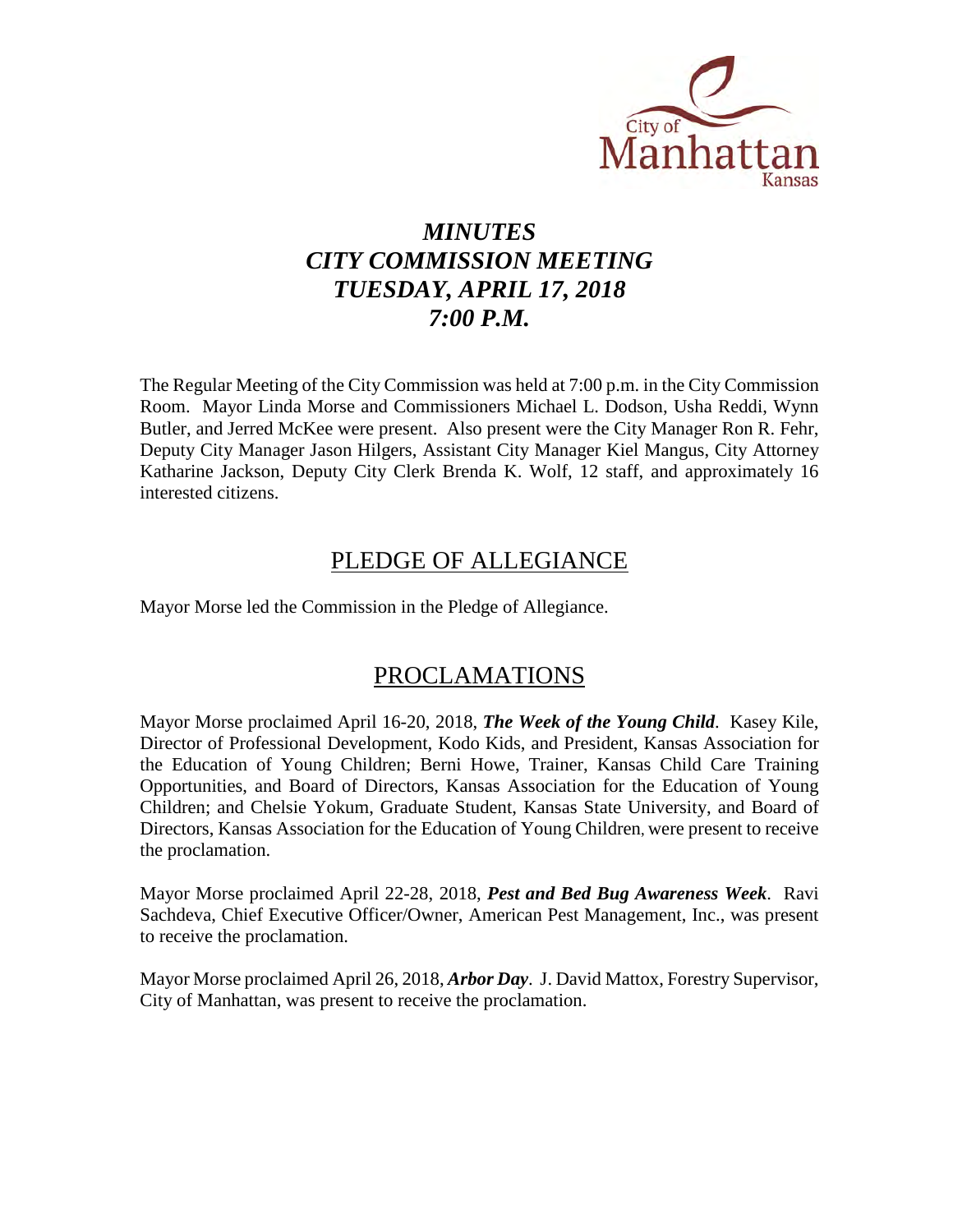# COMMISSIONER COMMENTS

Commissioner McKee commented that on Thursday, April 12, 2018, he attended a public forum called Community Solutions to Affordable Housing with over 100 participants. He said the group will continue to meet and that if someone has concerns or any insight or any knowledge about affordable housing or housing issues in Manhattan that could add value to the conversation, he stated that there is information on Facebook and the group will be hosting additional events.

Commissioner Butler highlighted that on Friday, April 20, 2018, is opening day at the Greater Manhattan Community Foundation and encouraged everyone to participate and can do so online. He stated that the agencies get matched and there are a lot of worthwhile agencies, especially social service agencies. He encouraged everyone to help out and it would benefit a lot of agencies in the city.

Commissioner Reddi congratulated Jim Armendariz, principal at Ogden Elementary School, who will be the 15<sup>th</sup> Inductee into the Teachers Hall of Fame. There will be an open reception on April 26, 2018, at 3:15 p.m. at the school. She said what an incredible honor for Ogden but also for USD 383. She mentioned that the Rotary has been doing One Tree One Rotarian event.

Commissioner Dodson stated that the Rotary Clubs planted 77 mature trees last fall and will be planting more trees this spring. By the time they're done, they will have planted more than 500 trees. He also mentioned the Polish the Apple that is going on and explained that it is neighbors helping neighbors.

Mayor Morse announced that on Wednesday, April 18, 2018, at 8 a.m., at Headquarters Fire Station, there will be a Fair Housing seminar and highlighted some sessions that will be available. She also mentioned that on Wednesday, April 18, 2018, at 6:30 p.m., at the Flint Hills Discovery Center, there will be a Monarch Butterfly Watch Program. On Saturday, April 21, 2018, there will be a Party for the Planet for Earth Day at the Sunset Zoo from noon – 4:30 p.m. Also on Saturday, April 21, 2018, there will be Expedition Asia Media Day at the Sunset Zoo for a progress update and announcement on Expedition Asia. She also mentioned the Flint Hills Regional Conference that will be held on May 16, 2018, at the Hilton Conference Center, to promote and develop the region.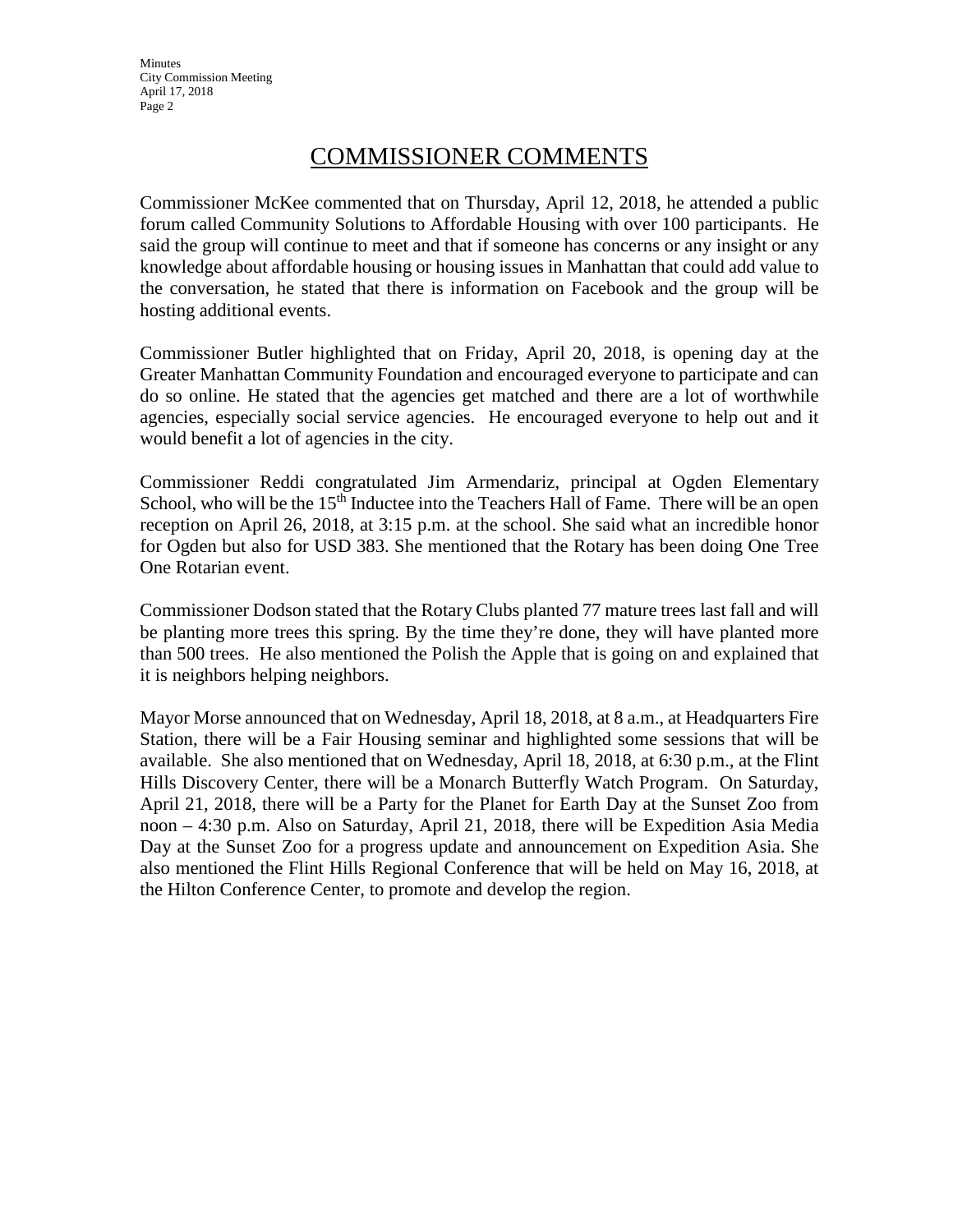# CONSENT AGENDA

(\* denotes those items discussed)

## **MINUTES**

The Commission approved the minutes of the Regular City Commission Meeting held Tuesday, April 3, 2018.

#### **CLAIMS REGISTER NOS. 2880 AND 2881**

The Commission approved Claims Register Nos. 2880 and 2881 authorizing and approving the payment of claims from March 28, 2018 – April 10, 2018, in the amounts of \$5,181.50 and \$3,182,180.32, respectively.

#### **LICENSE**

The Commission approved an annual Cereal Malt Beverages Off-Premises License for Hy-Vee #1398, 601 3rd Place.

## **FINAL PLAT – MATC ADDITION, UNIT 2**

The Commission accepted the easements and rights-of-way, as shown on the Final Plat of the MATC Addition, Unit 2, generally located west of Seth Child Road, north of Dickens Avenue, east of Wreath Avenue, and south of Lundin Drive, based on conformance with the Manhattan Urban Area Subdivision Regulations.

## **ORDINANCE NO. 7350 – REZONE – 530 AND 532 NORTH 14TH STREET AND 1323 LARAMIE STREET (R-3/UO TO C-3)**

The Commission approved Ordinance No. 7350 rezoning 530 and 532 North 14<sup>th</sup> Street and 1323 Laramie Street, an approximately 0.40 acre tract, generally located to the southeast of the intersection of North 14<sup>th</sup> Street and Laramie Street from R-3/UO, Multiple-Family Residential District with University Overlay District, to C-3, Aggieville Business District, based on the findings in the Staff Report *(See Attachment No. 1)*, and the recommendation of the Manhattan Urban Area Planning Board Planning Board.

#### **RESOLUTION NO. 041718-A – SET BOND SALE DATE – GOB SERIES 2018-A**

The Commission approved Resolution No. 041718-A setting May 15, 2018, as the date to sell \$19,355,000.00 in General Obligation Bonds (Series 2018-A).

# **FIRST READING – ISSUE – GENERAL OBLIGATION BOND SERIES 2018-A**

The Commission approved first reading of an ordinance issuing \$19,355,000.00 in general obligation bonds (Series 2018-A) for the following 29 public improvement districts: *Enclave Addition, Unit 1 – Sanitary Sewer (SS1411), Street (ST1410), and Water (WA1409); Grand Estates Addition – Sanitary Sewer (SS1508), Street (ST1508), and Water (WA1508); Grand Luxe Addition* – *Sanitary Sewer (SS1408),*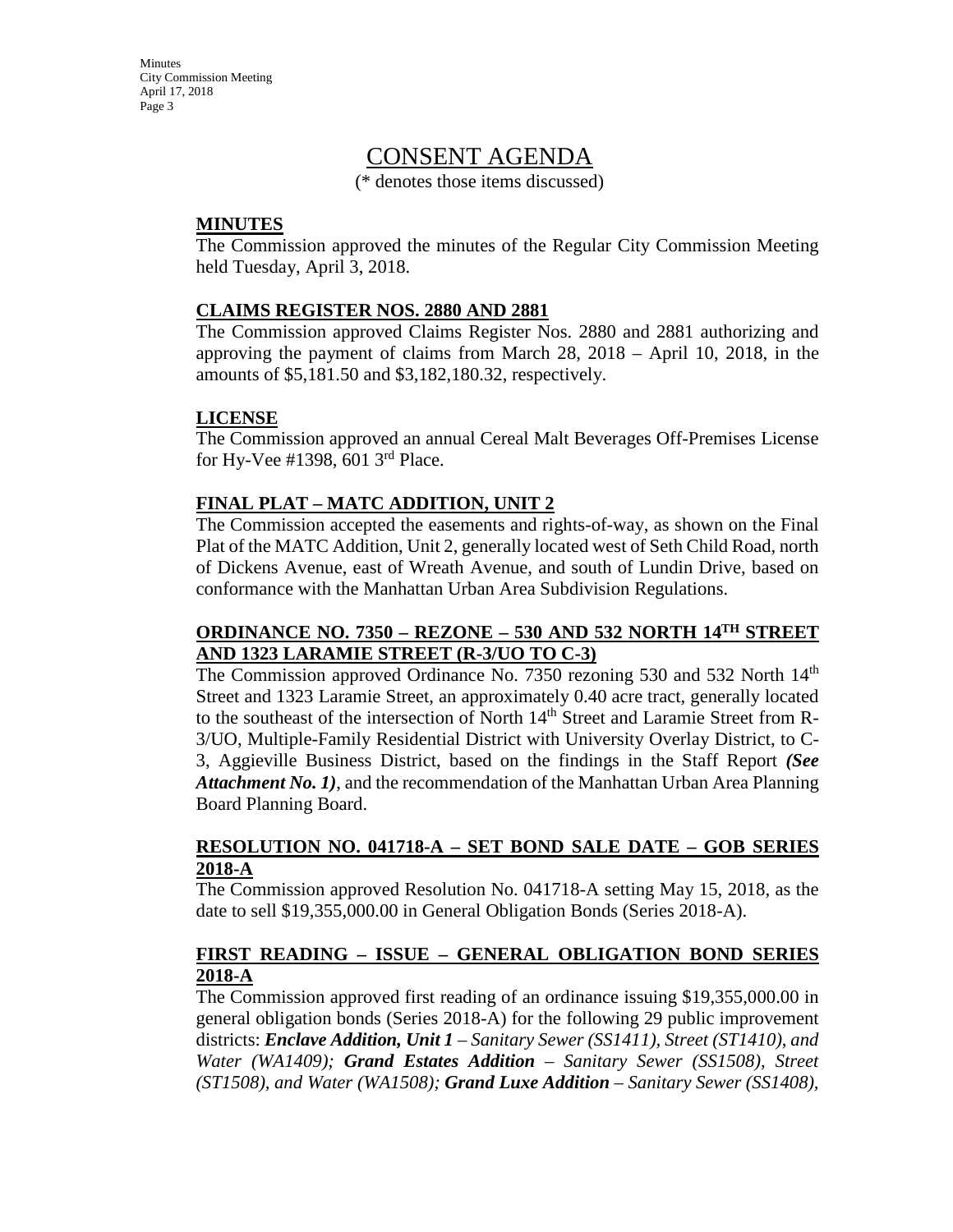#### **FIRST READING – ISSUE – GENERAL OBLIGATION BOND SERIES 2018-A** *(CONTINUED)*

*Street (ST1407), and Water (WA1407); Grand Mere Parkway, Phase 1* – *Street (ST1411); The Highlands at Grand Mere, Unit One, and Prairie Village at the Highlands, Unit One* – *Sanitary Sewer (SS1714); Interlachen Addition – Sanitary Sewer (SS1318), Street (ST1325), and Water (WA1321); Interlachen Villas Addition, Unit 1 – Sanitary Sewer (SS1318), Street (ST1325), and Water (WA1321); Lee Mill Heights Addition, Unit Nine – Sanitary Sewer (SS1412), Street (ST1412), and Water (WA1410); Lot 2, Downtown Entertainment District, Unit Three – Street (ST1318); Merion Addition – Sanitary Sewer (SS1414), Street (ST1417), and Water (WA1412); Muirfield Addition, Phase 1 – Sanitary Sewer (SS1417); Scenic Meadows Addition, Unit 3, Phase 3 – Street (ST1421); Stone Valley Addition, Unit*  2 – Sanitary Sewer (SS1413), Street (ST1413), and Water (WA1411); and **Turnberry** *Addition – Sanitary Sewer (SS1416), Street (ST1419), and Water (WA1414);* and seven (7) capital projects: *Parks and Recreation Expansion Project (SP1206)*; *North Manhattan Avenue/Kimball Avenue to Research Park Drive Intersection Improvements, Phases 1 and 2 – Street (ST1422)*; *CiCo Tributary Detention Basin – Storm Drainage (SM1305); Bluemont Hill Waterline – Water (WA1211); Central Basin Sewer Improvements related to Denison Avenue and Anderson Avenue – Sanitary Sewer (SS1509)*; *Central Basin Sewer Improvements related to 14th Street – Sanitary Sewer (SS1510)*; and *Anneberg Park Sports Field and Lighting Improvements Project (CP1405)*.

# **AWARD CONTRACT – 2018 CURED-IN-PLACE PIPE SEWER LINING (SS1801)**

The Commission awarded and authorized the Mayor and City Clerk to execute a construction contract in the amount of \$486,428.00 with SAK Construction, LLC, of O'Fallon, Missouri, for the 2018 Cured-in-Place-Pipe Sewer Lining Project (SS1801).

## **AWARD CONTRACT – 2018 SANITARY SEWER MANHOLE REHABILITATION (SS1802)**

The Commission awarded and authorized the Mayor and City Clerk to execute a contract in the amount of \$55,512.50 with Mayer Specialty Services, of Goddard, Kansas, for the 2018 Sanitary Sewer Manhole Rehabilitation Project (SS1802).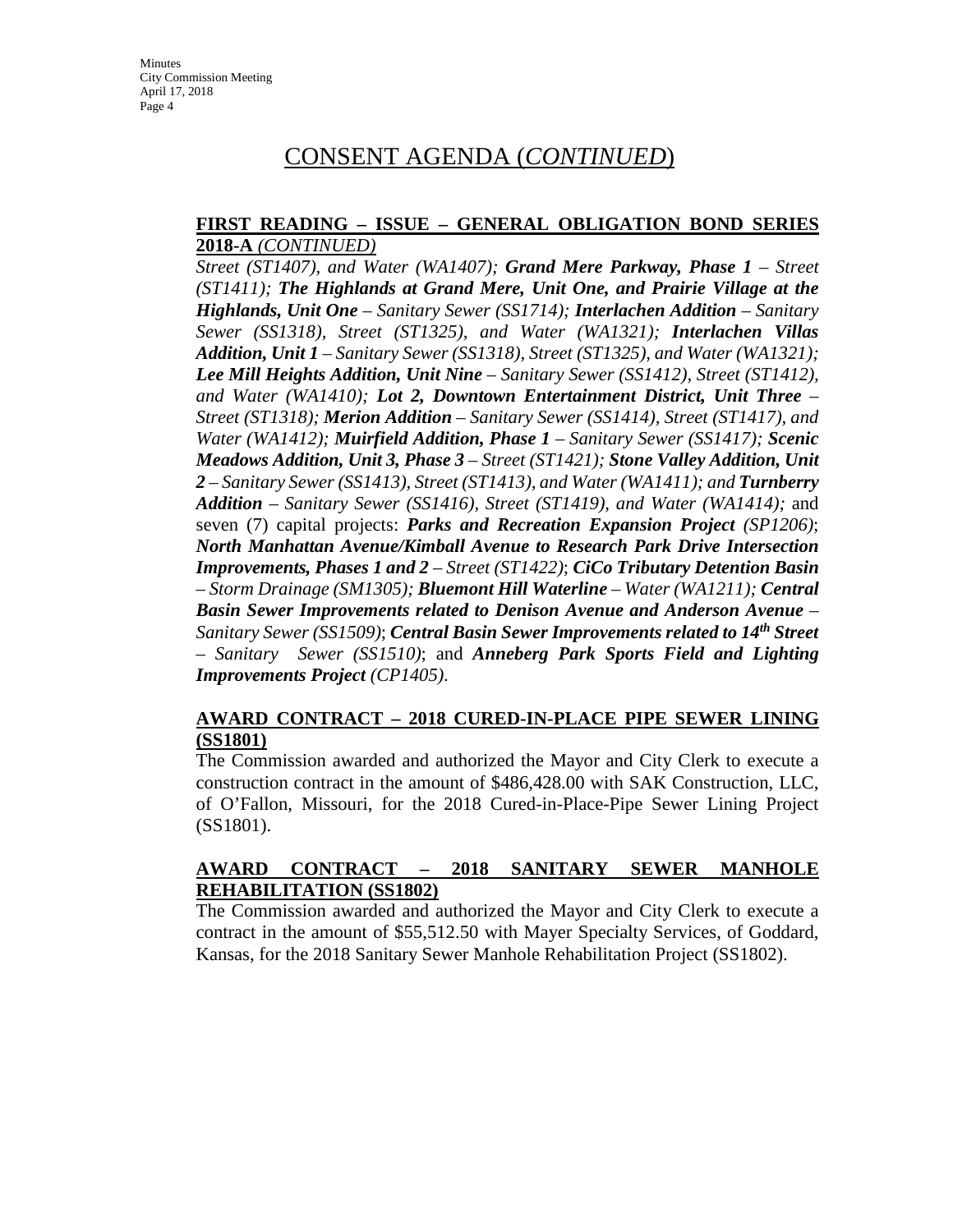# **AWARD CONTRACT – SOUTH DELAWARE AVENUE STORMWATER (SM1706, CIP #SW081P), WATER (WA1715, CIP #WA166P), AND SANITARY SEWER (SS1722) IMPROVEMENTS**

The Commission accepted the Engineer's Opinion of Probable Cost in the amount of \$1,257,833.00, and awarded and authorized the Mayor and City Clerk to execute a construction contract in the amount of \$1,091,137.30 to Bayer Construction Company, Inc., of Manhattan, Kansas, for the South Delaware Avenue Stormwater (SM1706, CIP #SW081P), Water (WA1715, CIP #WA166P), and Sanitary Sewer (SS1722) Improvements.

#### **CONTRACT AMENDMENT NO. 2 - SOUTH DELAWARE AVENUE IMPROVEMENTS (SM1706, CIP # SW081P)**

The Commission authorized the Mayor and City Clerk to execute Contract Amendment No. 2 for construction administrative services in an amount not to exceed \$13,860.00 with Alfred Benesch & Company, of Manhattan, Kansas, for the South Delaware Avenue Stormwater Improvements (SM1706, CIP # SW081P).

## **FIRST READING – ISSUE GENERAL OBLIGATION BONDS (2018-A) - SOUTH DELAWARE AVENUE STORMWATER (SM1706, CIP #SW081P), IMPROVEMENTS**

The Commission approved first reading of an ordinance authorizing the issuance of General Obligation Bonds to finance the costs of the South Delaware Avenue Stormwater (SM1706, CIP #SW081P) Improvements.

## **OUTSIDE CITY SEWER AGREEMENT – 1608 HILL VALLEY DRIVE (VALLEYWOOD)**

The Commission authorized the Mayor and City Clerk to execute an outside city limits water service connection agreement with Casey Maransani, President of Italian Estates, Inc., a Kansas Corporation, for the property located at 1608 Hill Valley Drive, Riley County, Kansas.

## **AMEND – ADMINISTRATIVE PLAN - CDBG HOUSING REHABILITATION PROGRAM**

The Commission approved the proposed amendments to the Administrative Plan for the Manhattan Community Development Block Grant Housing Rehabilitation Program.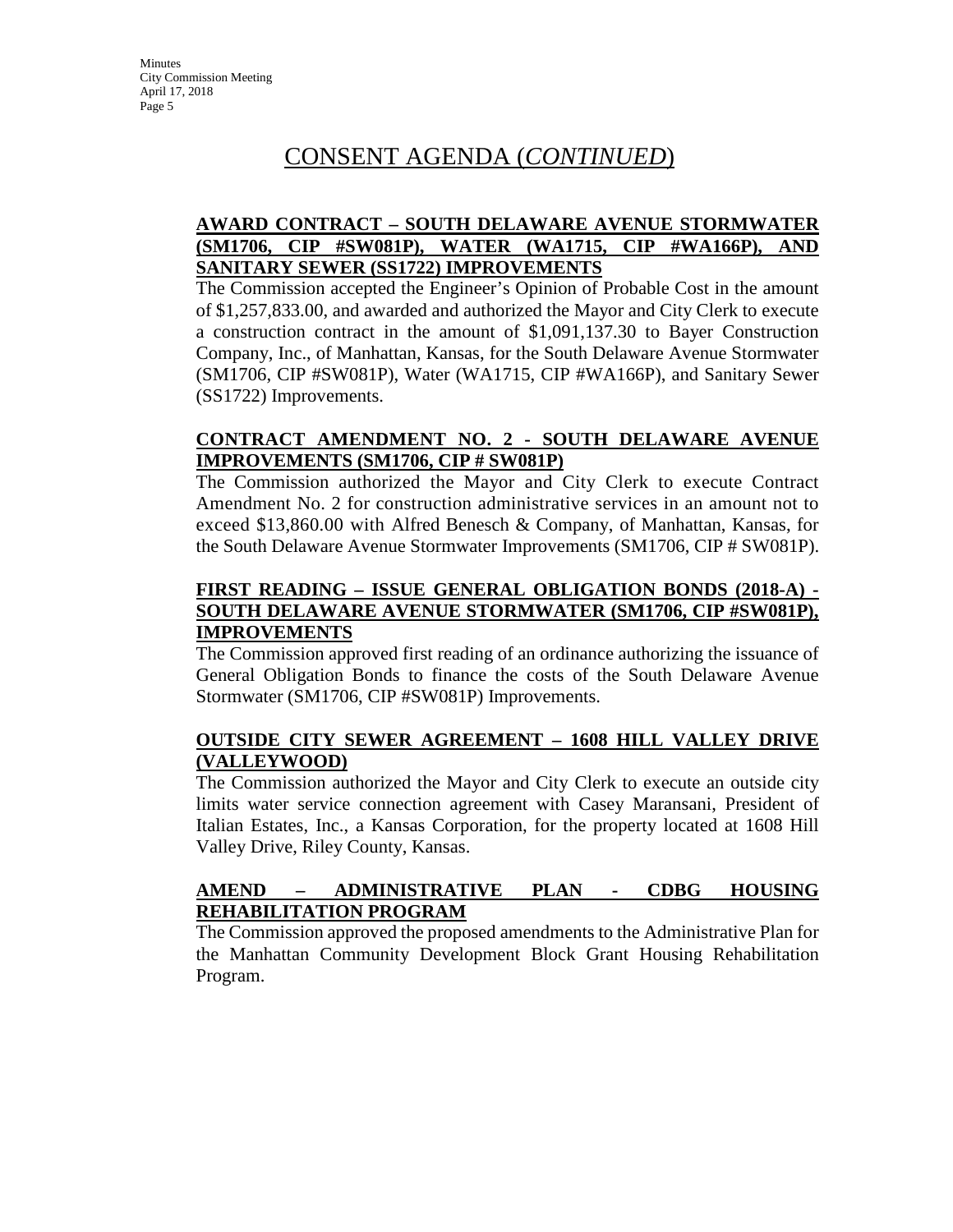### **PURCHASE – FIRE DEPARTMENT (UNIT #119) – FIRE BRUSH TRUCK (CIP #FR052P)**

The Commission authorized the purchase of a F-550 4WD Four Door Cab and Chassis Brush Truck (CIP #FR052P), to replace Unit #119 for the Fire Department, from Weis Fire and Safety Equipment, of Salina, Kansas, in the amount of \$113,260.00 (Base Bid plus all options), to be paid from the Fire Equipment Reserve, and authorized the disposal of the tank and pump skid unit.

## **LEASE PURCHASE - FIRE DEPARTMENT (UNIT #119) – FIRE BRUSH TRUCK (CIP #FR052P)**

The Commission authorized the Mayor and/or City Clerk to execute the lease purchase agreement for purchase of a F-550 4WD Four Door Cab and Chassis Brush Truck (CIP #FR052P), to replace Unit #119 for the Fire Department (CIP #FR052P).

## **PAYMENT – 2018 VETERINARIAN SERVICES – SUNSET ZOO**

The Commission approved and authorized the payment of \$21,069.81 to the College of Veterinary Medicine for veterinary services during 2018 at the Sunset Zoological Park.

# **APPOINT – STEERING COMMITTEE - ANTHONY AND EISENHOWER MIDDLE SCHOOL IMPROVEMENTS**

The Commission approved the appointment of members to the Parks and Recreation Anthony and Eisenhower Middle School Improvements (SP1802) Design Steering Committee *(See Attachment No. 2)*.

## **BOARD APPOINTMENTS**

The Commission approved appointments by Mayor Morse to various boards and committees of the City.

## *Bicycle and Pedestrian Advisory Committee*

Appointment of Carol Sevin, 1030 Pierre Street, to fill the unexpired Kansas State University term of Brent Chamberlain. Ms. Sevin's term begins immediately and will expire on October 31, 2020.

## *Manhattan Urban Area Planning Board*

Re-appointment of Debbie Nuss, 2404 Sumac Drive, to a three-year term. Ms. Nuss' term will begin May 1, 2018, and will expire April 30, 2021.

Mayor Morse opened the public comments.

Hearing no comments, Mayor Morse closed the public comments.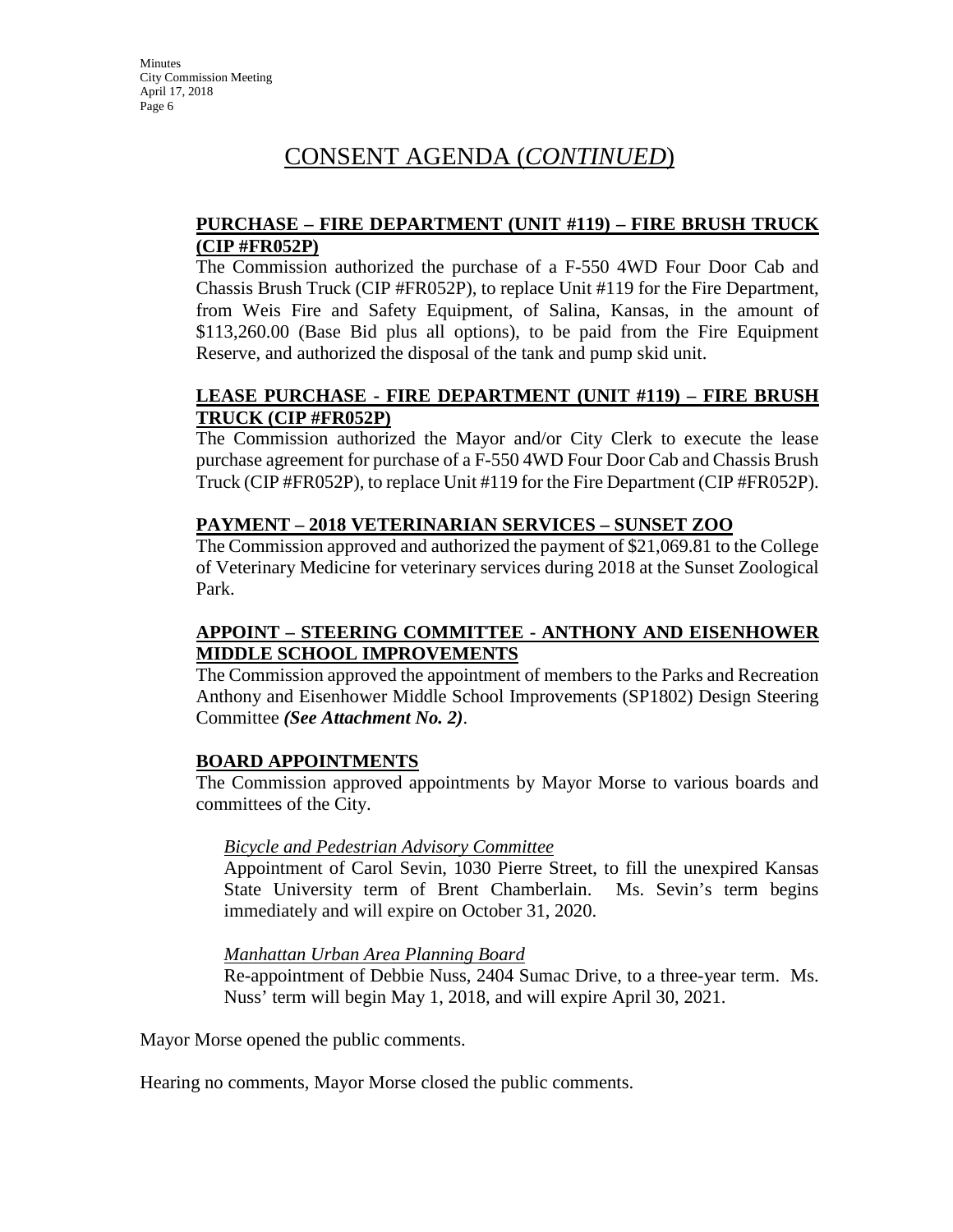Commissioner Dodson moved to approve the consent agenda. Commissioner Reddi seconded the motion. On a roll call vote, motion carried 5-0.

# GENERAL AGENDA

### **DISCUSSION - UNIFIED DEVELOPMENT ORDINANCE (UDO), INCLUDING THE NEW ZONING DISTRICTS, PROPOSED ESTABLISHED NEIGHBORHOOD OVERLAY DISTRICT, ACCESSORY DWELLING UNITS, AND TINY HOME VILLAGES**

Chad Bunger, Assistant Director of Community Development, presented the item. He explained what the Unified Development Ordinance (UDO) is, when the Zoning and Subdivision Regulations were last updated, highlighted the goals of the UDO, identified the consultants, provided where they are in the process to date, and provided where on the City website information can be found. He then provided details of the proposed new Zoning Districts and a number of different development options for residential districts (Standard Development, Clustered Development, and Master Planned Development); provided details of the proposed Established Neighborhood Overlay (ENO) District that will replace the Traditional Neighborhood Overlay (TNO) District and highlighted proposed changes to setbacks, lot coverage, and building design; provided details of the proposed Accessory Dwelling Units (ADU); provided details of the proposed Tiny Home Villages; and explained what the next steps are in the UDO process.

Chad Bunger, Assistant Director of Community Development, and Eric Cattell, Director of Community Development, answered questions from the Commission and provided clarification and additional information to the Commission.

Commissioner Dodson stated that he is skeptical of the ADU requirements and enforcement and wanted to see what's going to be in those houses.

Commissioner McKee stated that if the enforcement part of ADU is not right, then a lot could go wrong. He also has a fundamental philosophical problem with the inspection issue as a whole. If inspections are forced on UDOs, treating one segment of the market very different than the rest of the segment of the market, on a broader level he has a problem with that. He agrees with the enforcement side of it but if there were anything other than an inspection that could be explored, that would help that issue, and he would be open to it.

Mayor Morse had concerns about enforcement. She stated that there are older homes where every bedroom is rented out and the City does absolutely nothing about it. The tenants use one common bathroom and a common kitchen, which is more like a boarding house. But there is zero enforcement in that scenario. It's happening in the newer homes but there are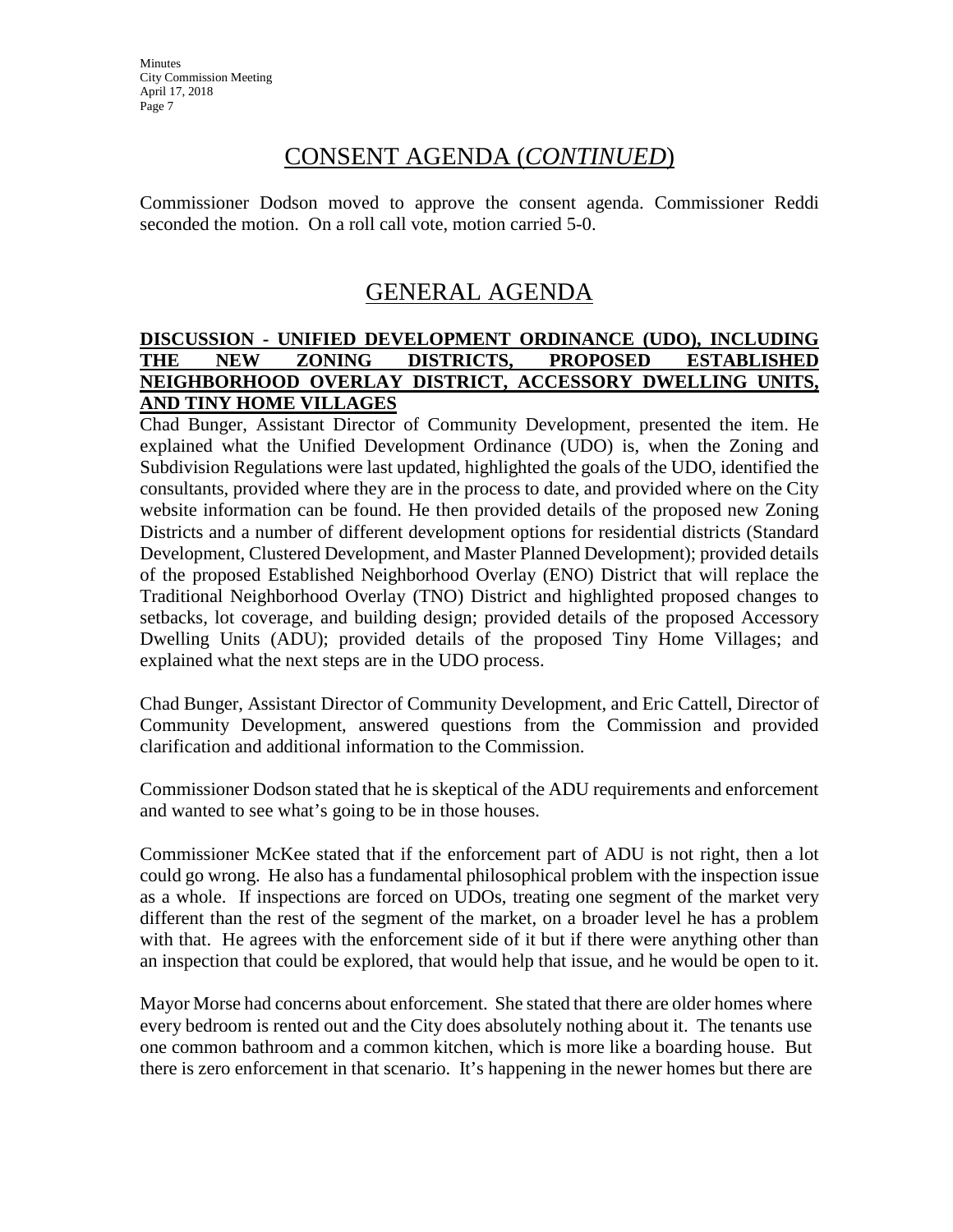#### **DISCUSSION - UNIFIED DEVELOPMENT ORDINANCE (UDO), INCLUDING THE NEW ZONING DISTRICTS, PROPOSED ESTABLISHED NEIGHBORHOOD OVERLAY DISTRICT, ACCESSORY DWELLING UNITS, AND TINY HOME VILLAGES** *(CONTINUED)*

more bathrooms. The City has been disadvantaged with their ability to enforce. She doesn't buy into where the neighbors report their neighbors, but also see the Board of Zoning Appeals (BZA) approve things to make a residence legitimatized as a duplex. There are enough inconsistencies that the City can't enforce what there is.

Commissioner Reddi stated that she is on the fence with the ADU. Not only because of enforcement but the City won't know if it's being used as an Air BnB. As it is we are having a hard enough time, regardless of how much staff we have with registration inspection, we're adding an extra burden onto ourselves without really having to do that. So this can become that even if it is owner occupied and can evolve into so much more.

Commissioner Butler commented that the only thing that disturbs him is that we have an R-1 District and expect one family living next door. The ADU destroys that. For that reason, he probably would not support it. He also agreed that it will be abused, seeing strange things happening and all kinds of problems.

Commissioner Reddi stated that as far as tiny homes, she wants to be cautious how the City will do this and wants to look at how the trend is looking at places that already have tiny homes or villages. She wants a little bit more information and glad staff is looking at options.

Mayor Morse stated her interest is to allow tiny homes villages, to reach a point where we're comfortable so that if someone wants to develop or finance a village they are able to.

Mayor Morse opened the public comments.

Mary Ann Fleming, 215 S. 8<sup>th</sup> Street, officer of South Manhattan Neighborhood Association, stated she agrees with Commissioner Butler. You buy a house and think you have a quiet neighborhood and suddenly you have multiple duplexes on your block. She sees the big hassle would be enforcement and would lead to having to write a myriad of new regulations. She stated she wasn't sure where any simplification would be occurring. She also commented that she sees a problem with ADUs - concerned that there would not be adequate parking and doesn't see any meaningful way of enforcing occupancy either for the owners or the renters in the ADU. Unless she could see enforcement, she believes this is rather damaging proposal to the older neighborhoods.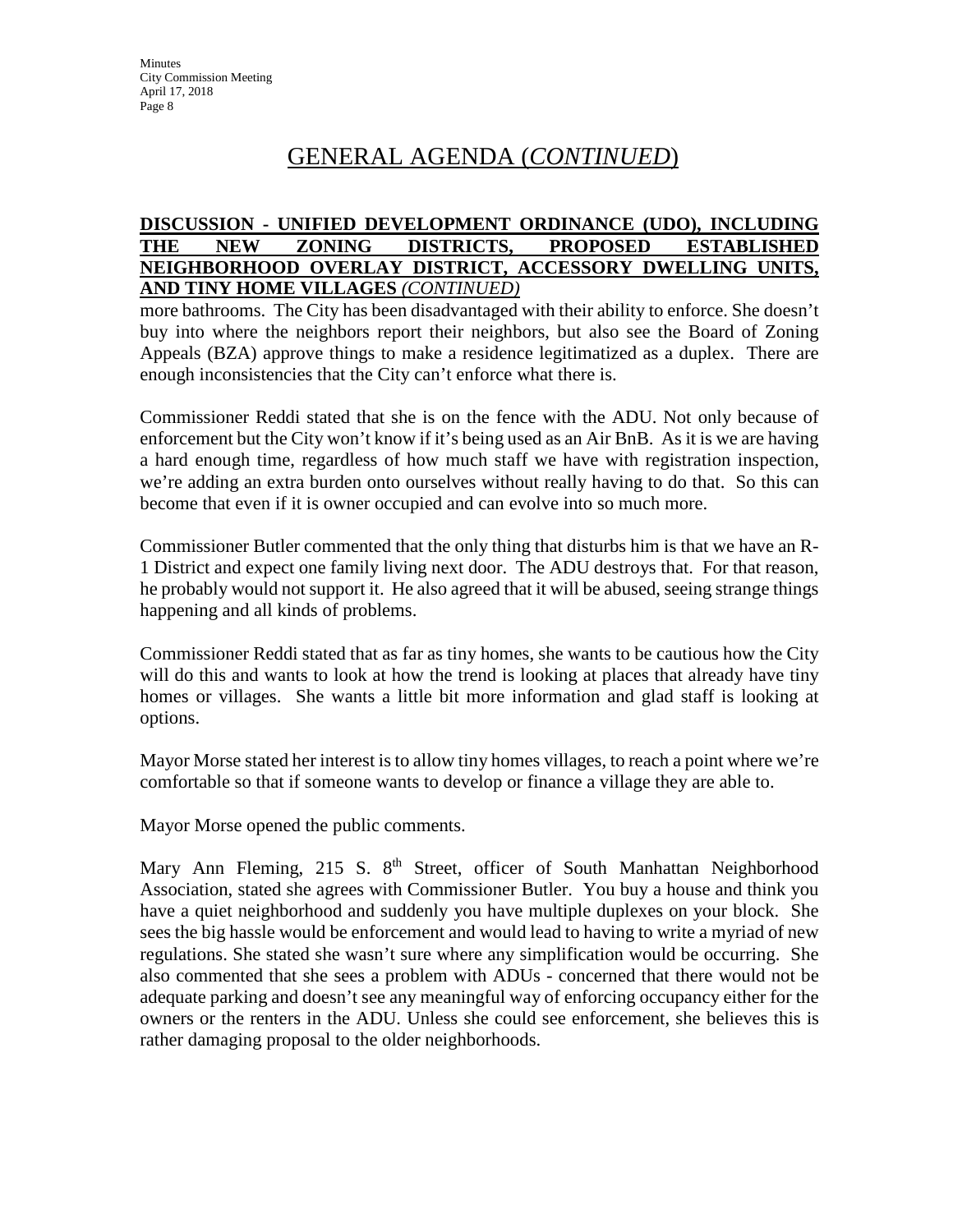#### **DISCUSSION - UNIFIED DEVELOPMENT ORDINANCE (UDO), INCLUDING THE NEW ZONING DISTRICTS, PROPOSED ESTABLISHED NEIGHBORHOOD OVERLAY DISTRICT, ACCESSORY DWELLING UNITS, AND TINY HOME VILLAGES** *(CONTINUED)*

Kathy Dzewaltowski, 100 South Delaware Avenue, stated that the older neighborhoods were downzoned to R-1 and made more desirable for families. She believed that the ADU proposal would be taking the neighborhoods in the other direction, changing them back to R-2. She stated she sees the potential for abuse and doesn't support unless there's a way to strongly enforce and ensure they are used as intended.

Mel Borst, 1918 Humboldt Street, agreed with the concerns expressed by the Commission and by the prior speakers about the ADUs; however, he also sees where there could be a useful place for ADUs if neighborhoods are willing to accept them that are already zoned R-2. He thought it might boost the desirability of the neighborhoods that are threatened by being overtaken by rentals. He commented that in reviewing the UDO draft so far, it is difficult for him to compare the current Zoning Districts and regulations to what is proposed. He believed the current Zoning Regulations are clear and straightforward and would be more comfortable with the UDO if there was a way to compare the current to the proposed and do the same with the zoning classifications. He wondered why there was a need to change the classification of the Districts. As for the proposal to increase the lot coverage from 30% to 35%, he stated the 30% had been working well and it's not that hard to go to the BZA to request permission to increase lot coverage. Also with the current zoning regulations, he commented that pavement is not counted as lot coverage. He suggested that if going to 35% lot coverage that pavement be included. As for ADUs, he believed it would be upzoning the neighborhoods again and he didn't think his neighbors were aware. He suggested that if ADU's will be seriously considered, he suggested that the neighborhood organizations or associations be in the loop about what is being proposed.

Hearing no other comments, Mayor Morse closed the public comments.

Commissioner McKee stated that he is a little torn with the ADUs. He was concerned about quality issues faced with a lot of rentals currently. He doesn't have an interest in exploring ADUs unless an inspection program is explored on a broader scale. He stated that he has less concerns for tiny homes and wants more information and how it's working in other communities.

Mayor Morse stated that she would have to have assurance long-term that there would be enforcement where there isn't now.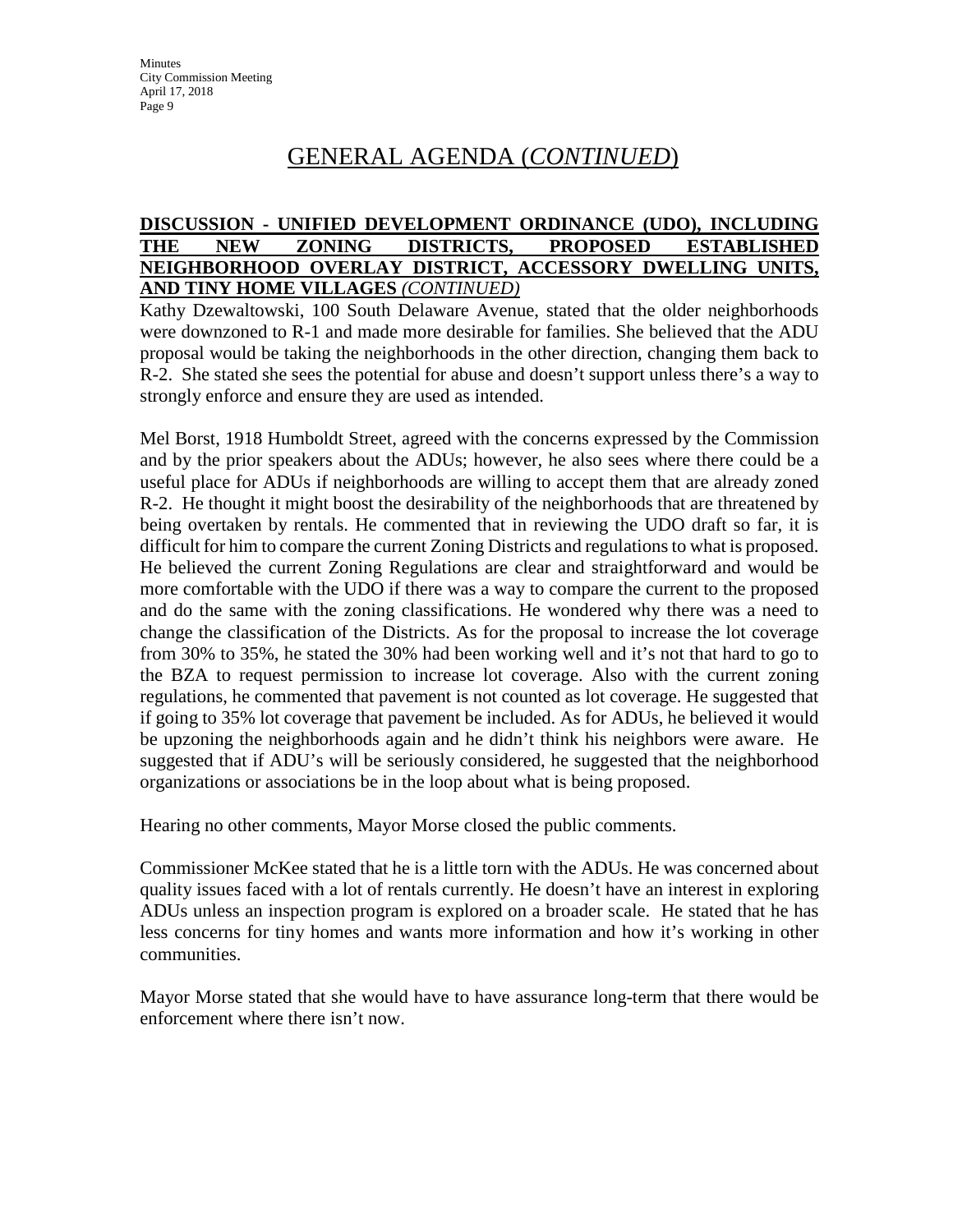#### **DISCUSSION - UNIFIED DEVELOPMENT ORDINANCE (UDO), INCLUDING THE NEW ZONING DISTRICTS, PROPOSED ESTABLISHED NEIGHBORHOOD OVERLAY DISTRICT, ACCESSORY DWELLING UNITS, AND TINY HOME VILLAGES** *(CONTINUED)*

Commissioner Reddi stated that she is not for ADUs yet and may not ever be. She said that the reason for the UDO is to make it easier for developers and all of those involved, and to streamline it. She stated she was comfortable introducing something new and believed tiny homes were enough. She also hoped that this would reduce the number of issues going before the BZA and is what she wanted to see happen.

Commissioner Butler stated that he liked the changes proposed that would reduce the number of nonconformities and doesn't care for the ADU because it includes the R-1 District. He also stated that he liked the tiny home villages and is okay with moving forward with those and that it could help with the affordable housing issue.

Commissioner Dodson stated he does not support the ADU due to enforcement and included the R-1 District. He is concerned that the Commission will not have an opportunity to discuss what is in each one of the zones. He commented he likes PUDs so that you have some say over streetscape and other aspects.

Mayor Morse suggested to keep staffing in mind. She believed that there would be a trade off in staff time from the planning side to the enforcement side.

As this was a discussion item, the Commission took no formal action.

At 9:11 p.m., the Commission took a short break.

#### **DISCUSSION - TAX INCREMENT FINANCE (TIF) OVERVIEW AND NEXT STEPS**

Jason Hilgers, Deputy City Manager, highlighted the two TIF Districts that have been created, both dealing with revitalization and redevelopment of the Downtown area; areas that are eligible where a TIF District could be created; showed the enterprise zone where TIFs are eligible and a map of the Aggieville C-3 area that could be part of a TIF District; explained the process of establishing a TIF District; provided a tentative timeline for Phase 2 of the Aggieville Design, rezoning of the hotel, establishing the TIF boundary, and developing a TIF Redevelopment Plan for Aggieville; explained how the financing of TIF is figured and how a TIF works; and provided a breakdown of the mill levy and property taxes for Aggieville and the TIF base valuation.

Jason Hilgers, Deputy City Manager; and Ron Fehr, City Manager, answered questions and provided additional information to the Commission.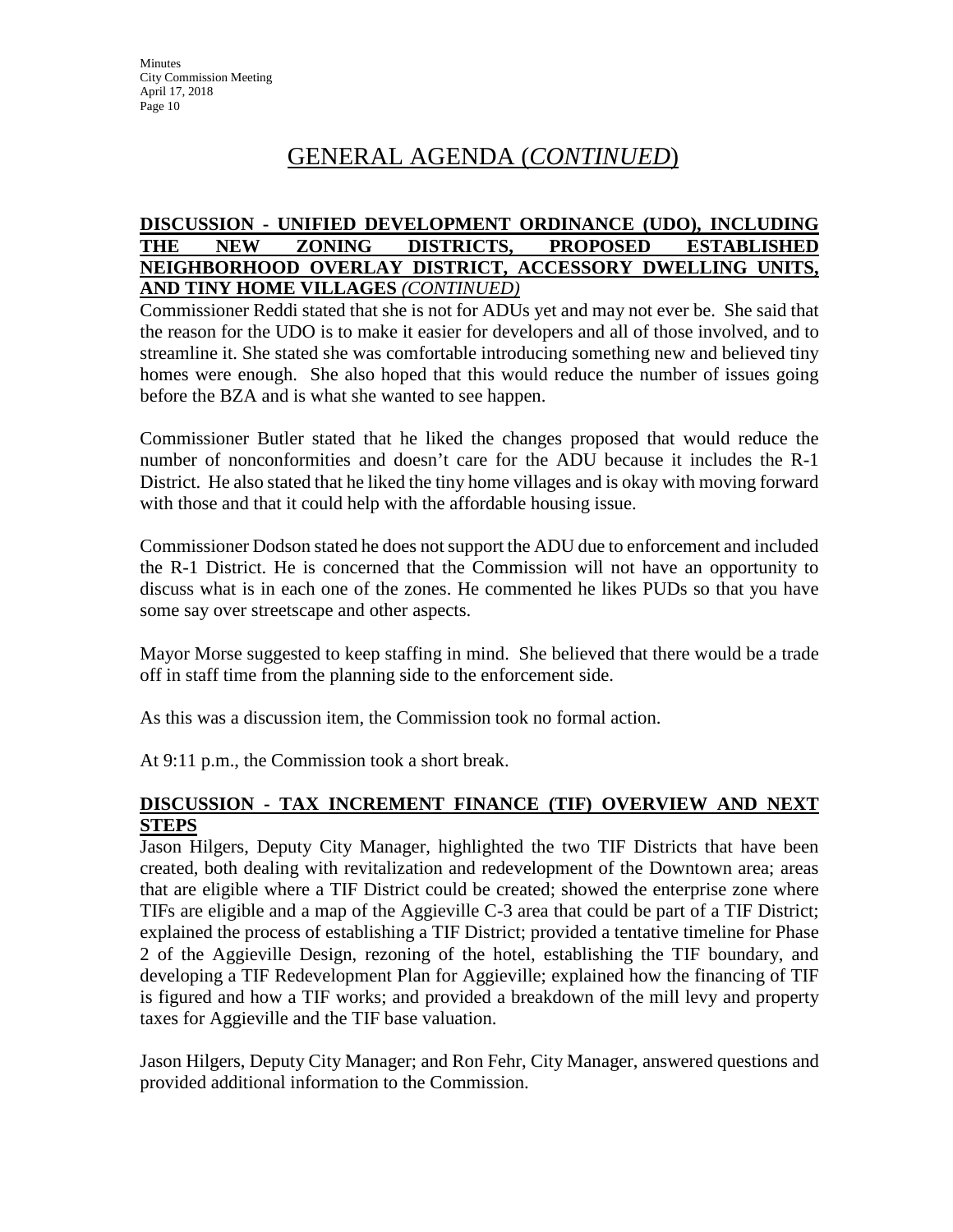#### **DISCUSSION - TAX INCREMENT FINANCE (TIF) OVERVIEW AND NEXT STEPS** *(CONTINUED)*

Commissioner Reddi commented that there are a lot of stakeholders that goes into the TIF process.

Commissioner McKee commented that it was important for the public to understand that it's not a tax increase but rather a redistribution of funds to be reinvested into the District.

Commissioner Dodson commented that TIF, Industrial Revenue Bonds (IRBs), tax relief, and economic development all fit under a similar umbrella. There is some advantage over the long term of writing encompassing economic policy that has all these pieces in it.

Commissioner Butler commented that he's all for proceeding with the process and handle the planning details later once it's approved.

Mayor Morse opened the public comments.

Hearing no comments, Mayor Morse closed the public comments.

As this was a discussion item, the Commission took no formal action.

#### **DISCUSSION - INDUSTRIAL REVENUE BOND (IRB) POLICY**

Jason Hilgers, Deputy City Manager, highlighted the current Industrial Revenue Bond policy, the current Tax Abatement Policy, and the current Economic Development Policy; other cities IRB/Abatement policies; and sales tax exemption. He then answered questions from the Commission.

Commissioner McKee stated that language is incredible important and did not want to see the Commission overturning its own policies. He thought the competition clause should be eliminated stating it's about a sense of fairness, and about being transparent and straight forward about how the Commission will issue and making the tax incentives offered straightforward.

Commissioner Butler stated the current policy allows flexibility and should be kept. He commented the policy is an economic tool and to leave the flexibility in so the Commission can look at each request and tweak it so it makes sense.

Commissioner Reddi stated she is confident the way the policy is now and doesn't think any changes need to be made. She thought IRB financing and/or tax abatement should coincide with sales tax exemption as long as they are all in one spot and it does need to be easily referenced by whichever business wants to use it whether it's local or a corporation.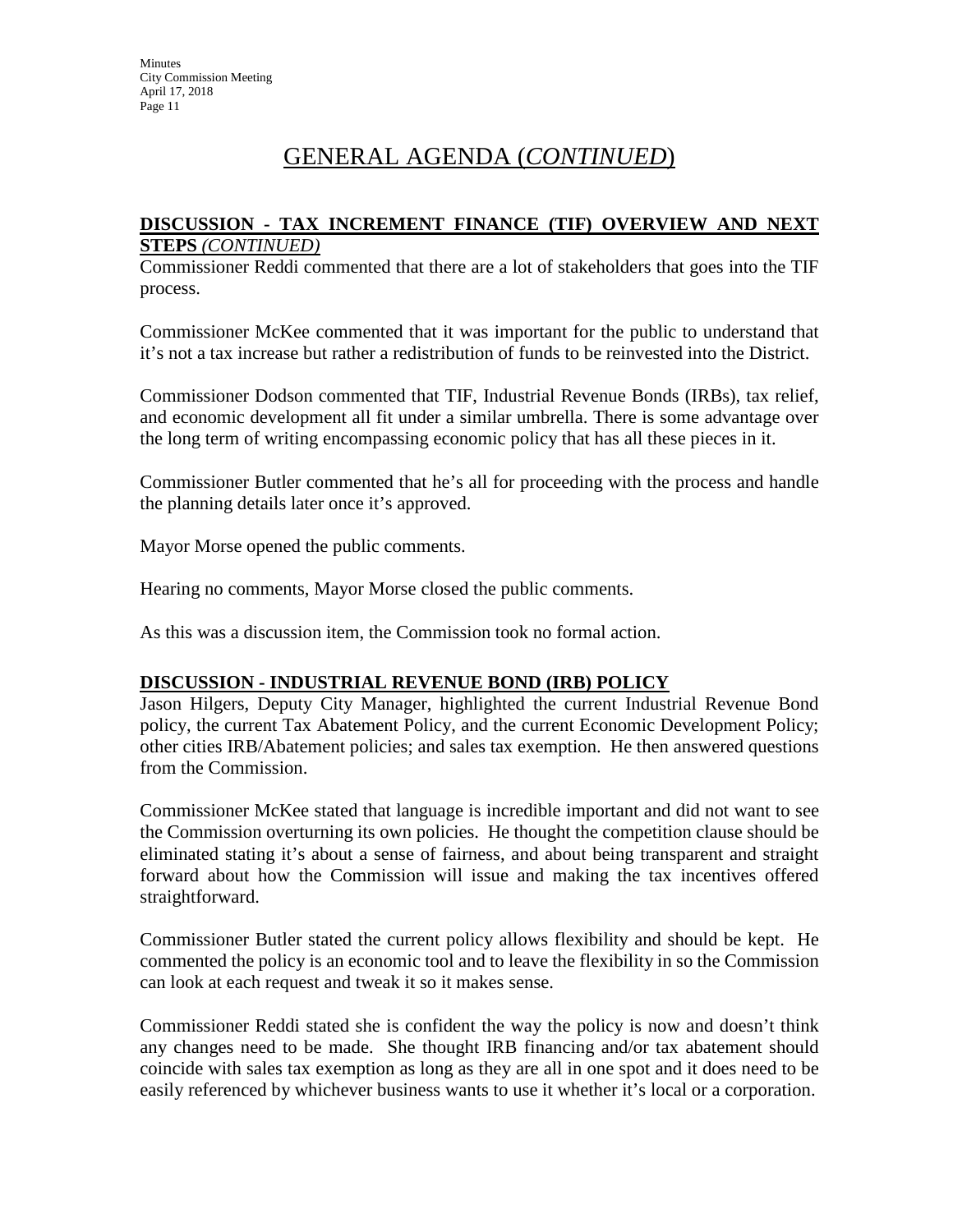## **DISCUSSION - INDUSTRIAL REVENUE BOND (IRB) POLICY** *(CONTINUED)*

Commissioner Reddi commented that she does not want to exclude local businesses from the same opportunities corporations have because the City believes it would be better for the community; she was not sure what the minimum threshold is but thought it's something the Commission should look; she was not for payment in lieu of taxes (PILOT) unless someone could convince her why it should be done; and commented the competition clause didn't matter to her as competition is what it's about. She stated that for the most part, the Commission has done right by issuing IRBs.

Commissioner Dodson stated that all of these are tools that should be in an umbrella economic development policy; believes flexibility is important; thought the minimum threshold had to do with the return on investment (ROI) or even wanting to give some incentive to a local business that might want to expand; and wanted to do away with competition clause because it's confusing.

Mayor Morse agreed that this is an umbrella, the tools are there for the Commission to apply as they are appropriate. She thought it was difficult to speak to the minimum threshold of investment.

Mayor Morse wanted to remove the competition clause. She was also concerned about an entity paying their property taxes and did not want them to go to the Board of Tax Appeals to get out of it.

Bill Frost, Legal Counsel, provided information regarding whether it was possible to restrict a company from challenging the valuation of a property if the incentives were still active. He stated that in the original TIF District with the mall, the City put in provisions that the mall could not appeal their valuation because those tax revenues were germane to the bonds that were issued for the TIF. He stated that in the IRB context, the City might not be able to prevent them from appealing their valuation and put in a provision in that the abatement would go away if they appealed their valuation.

Commissioner Reddi stated that it's taxpayers money that is picking up the tab for some of the incentives a company is not paying for and the companies shouldn't have a second round at it.

Mayor Morse opened the public comments.

Hearing no comments, Mayor Morse closed the public comments.

As this was a discussion item, the Commission took no formal action.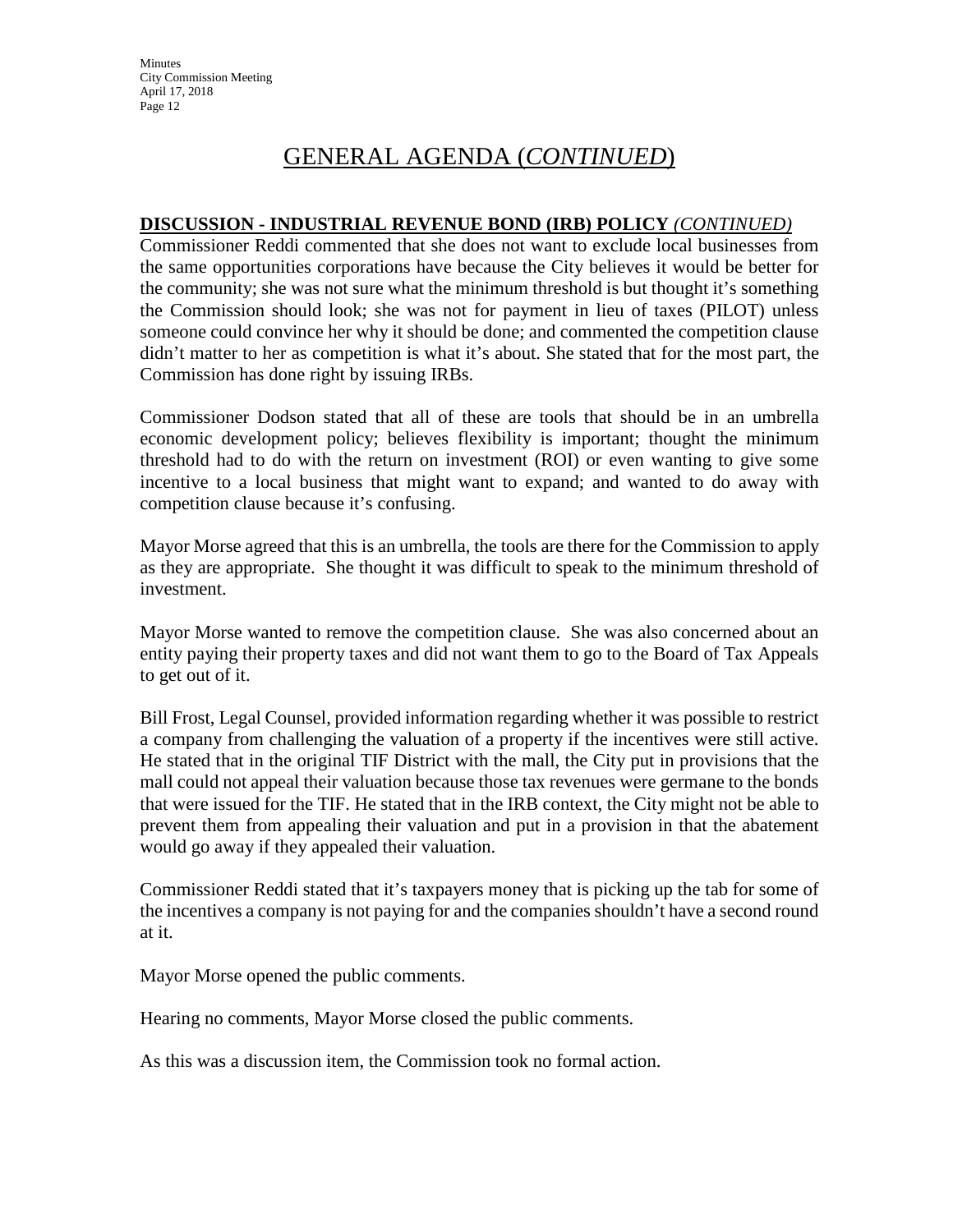#### **DISCUSSION - COMMUNITY IMPROVEMENT DISTRICTS (CID)**

Jared Wasinger, Assistant to the City Manager, provided an overview of the item, methods of financing, revenue sources, the two avenues to form a CID, eligible project costs, provided a comparison of a CID to a TDD and of other cities CID policies in Kansas.

Jared Wasinger, Assistant to the City Manager; Ron Fehr, City Manager; and Jason Hilgers, Deputy City Manager, answered questions from the Commission and provided additional information.

Commissioner McKee stated he would not place a minimum on the project cost.

Commissioner Butler stated he would not place a minimum on the project cost and is in favor of using CID as an economic tool.

Mayor Morse stated that she supported the CID and that it should move forward with the other economic development policies.

Commissioner Dodson stated that when this item comes back before the Commission, he asked that City staff run down the menu of the other cities and put something in all those blocks that's good for Manhattan. He wanted some targets, exclusions, thresholds, and minimum adjustments.

Commissioner Reddi stated this would provide more options to the community along with TDD and benefit districts. She wanted to see the property owner support percentage increased, somewhere between 55%-100%.

Mayor Morse opened the public comments.

Lyle Butler, President, Manhattan Area Chamber of Commerce, stated that the State of Kansas has taken away a lot of Economic Development incentives, so it's more important to have as many tools to use responsibly in the community. He also commented there is one legislator that would like to do away with CIDs.

Hearing no other comments, Mayor Morse closed the public comments.

As this was a discussion item, the Commission took no formal action.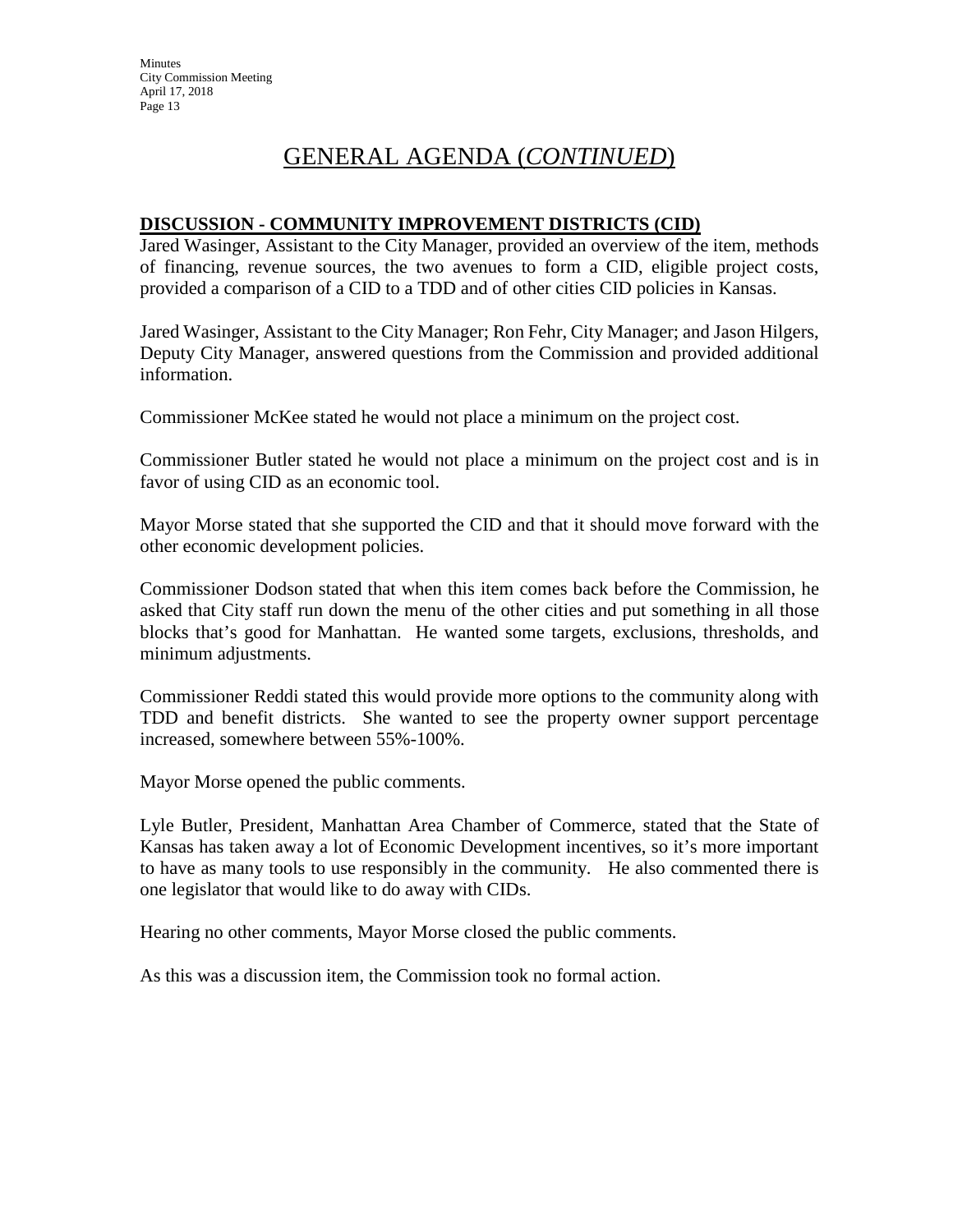$ADJOURNMENT$ <br>At 11:00 p.m. the Commission adjourned.

Brenda K. Wolf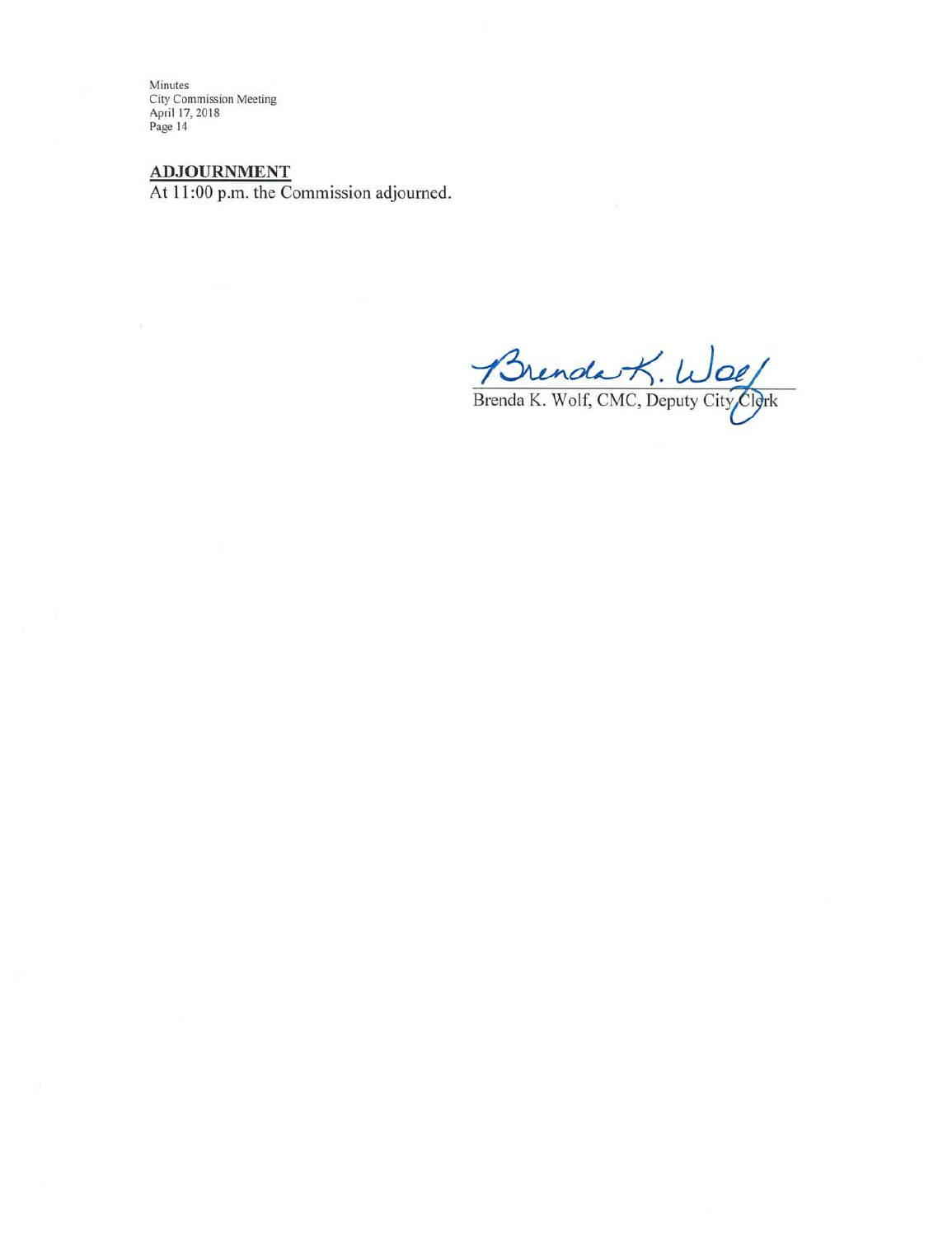*Attachment No. 1* 

# **REZONING AMENDMENT**

| To:                                       | Manhattan Urban Area Planning Board                                                                                                                                                 |  |  |  |
|-------------------------------------------|-------------------------------------------------------------------------------------------------------------------------------------------------------------------------------------|--|--|--|
| From:                                     | Carol Davidson, CFM, CPM, Senior Planner                                                                                                                                            |  |  |  |
| <b>Hearing Date:</b>                      | March 19, 2018                                                                                                                                                                      |  |  |  |
| Re:                                       | To rezone 530 and 532 N. 14th Street and 1323<br>Laramie Street from R-3/UO, Multiple Family<br>Residential with University Overlay, to C-3, Aggieville<br><b>Business District</b> |  |  |  |
| Applicant:                                | Xiaobiao "Michael" Chen                                                                                                                                                             |  |  |  |
| <b>Property Owner:</b>                    | Richard and Sheila Roffler                                                                                                                                                          |  |  |  |
| <b>Property Address:</b>                  | 530 and 532 N. 14 <sup>th</sup> Street and 1323 Laramie Street                                                                                                                      |  |  |  |
| <b>Total Area:</b>                        | .40 acres                                                                                                                                                                           |  |  |  |
| <b>Date of Neighborhood Meeting:</b>      | January 31, 2018                                                                                                                                                                    |  |  |  |
| <b>Date of Public Notice Publication:</b> | February 26, 2018                                                                                                                                                                   |  |  |  |
| <b>Date of City Commission:</b>           | First Reading: April 3, 2018                                                                                                                                                        |  |  |  |

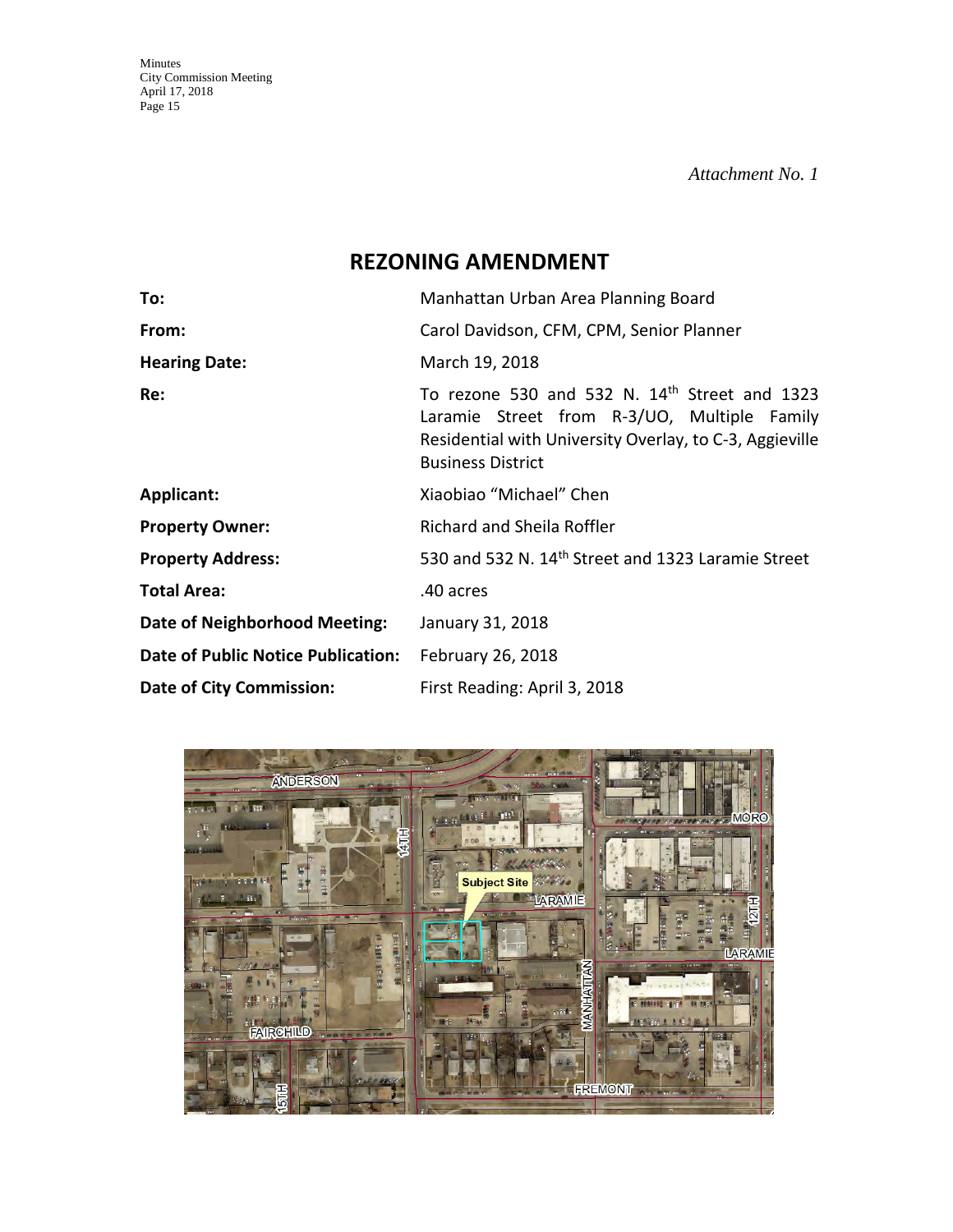# **BACKGROUND**

Xiaobiao "Michael" Chen, the applicant, is requesting the rezoning of three parcels located on the southeast corner of Laramie and 14<sup>th</sup> Streets. The properties are currently zoned R-3/UO, Multiple Family Residential District with University Overlay. And the applicant would like to rezone them to C-3, Aggieville Business District. There is one multi-family house on each lot totally eight units. The applicant, as the proposed future owner of these parcels, would like to rezone these parcels in the hopes of eventually clearing the lots and building a new mixed-use building over the span of the three lots. The new building would have commercial on the main floor with residential on the upper floors.

# **REVIEW OF MATTERS TO BE CONSIDERED AND STAFF FINDINGS**

The following items will help to determine if the specific property is suitable for the rezoning request. (These are the 13 matters to consider when rezoning as found in Article 15-403 (A)).

# **1. The Existing Use of the Property**

There are an existing homes on all three properties. The house at 530 N. 14<sup>th</sup> Street operates as a fourplex. The house at 532 N. 14<sup>th</sup> Street operates as a duplex. And finally, the house at 1323 Laramie Street operates as a duplex. All eight units are occupied at this time.



# **Staff Finding**

Each property contains one structure with multiple rental units inside, totaling eight occupied units; therefore, the use is residential on these existing properties.

# **2. The Physical and Environmental Characteristics of the Property**

The lots at 530 and 532 N. 14<sup>th</sup> Street are about .13 acres and have one residential building on each lot. The lot addressed 1323 Laramie Street is about .14 acres and also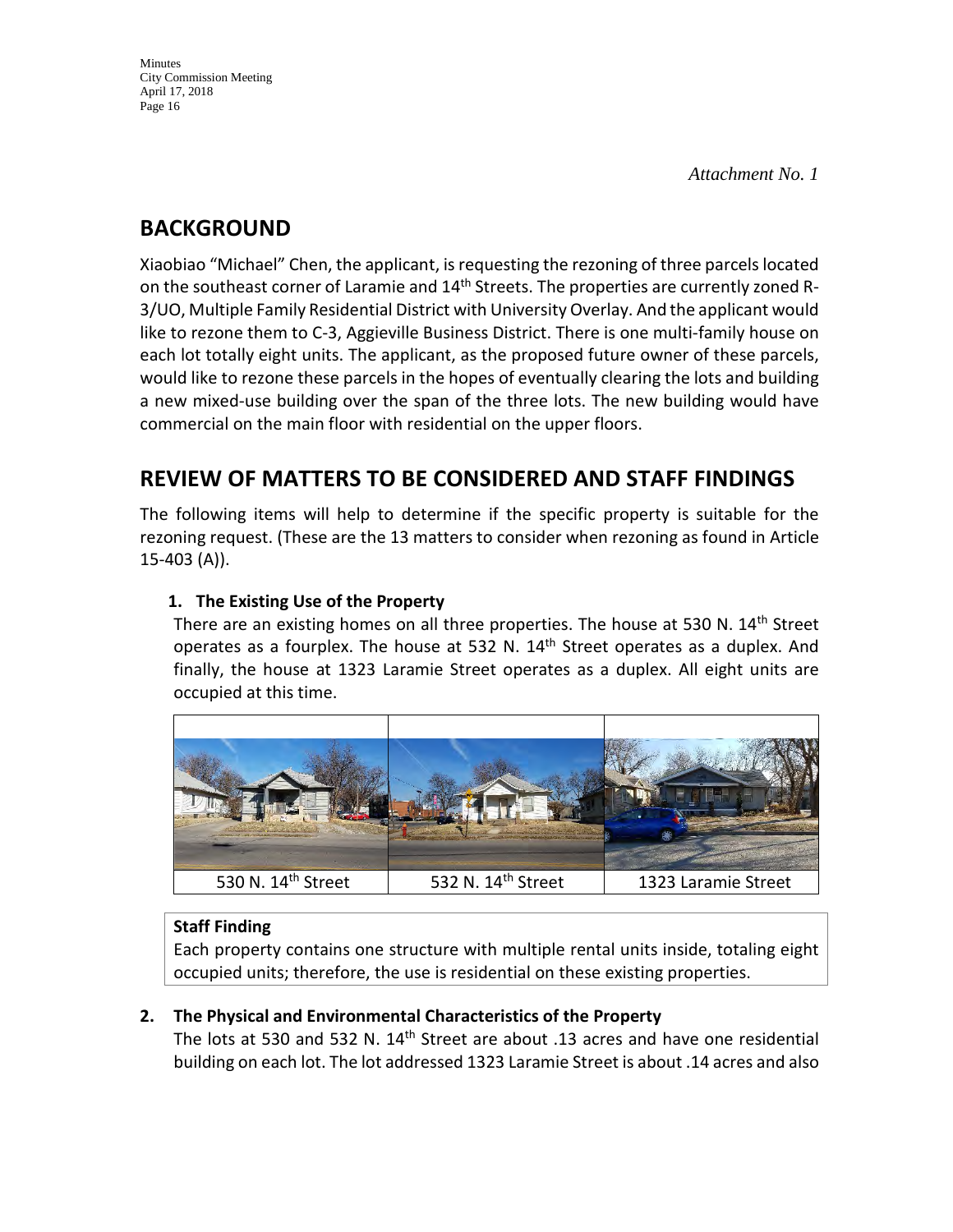has one residential building on it with an additional detached one-car garage. All three lots are relatively flat and are not within the Special Flood Hazard Area and therefore do not require any extra floodplain measures.

| <b>Staff Finding</b>                                                    |
|-------------------------------------------------------------------------|
| The properties are developed with one residential building on each lot. |

## **3. The Zoning and Land Uses of Nearby Properties**

| North | C-3, Aggieville Business District                                       |     | $\Gamma$       |  |
|-------|-------------------------------------------------------------------------|-----|----------------|--|
| South | R-M/UO, Four-Family Residential<br>District with University Overlay     |     | <b>LARAMIE</b> |  |
| East  | R-3/UO, Multiple Family Residential<br>District with University Overlay | P() |                |  |
| West  | PUD, Manhattan Christian College<br>Planned Unit Development            |     |                |  |

The surrounding land uses include retail (Burger King) to the north, a residential apartment building to the south, a residential duplex to the east, and Manhattan Christian College to the west.

# **Staff Finding**

The surrounding zoning is comprised of mixed-use and residential zones. The existing land uses of nearby properties are commercial, educational, and residential.

# **4. The Suitability of the Subject Property for the Land Uses to which it is Restricted Under Current Zoning**

The existing uses of these three properties are compliant with their current zoning classification which is R-3, Multiple Family Residential District. These uses, as they are, would also be compliant with the C-3, Aggieville Business District. The C-3 District allows a variety of stand-alone commercial and residential uses, but it also allows mixed-use buildings. However, the current R-3, Multiple Family Residential District does not allow any commercial development. If the rezoning request is granted, these three lots would be able to serve a mixed-use development. Since the applicant is proposing to rezone these properties for the purpose of removing the existing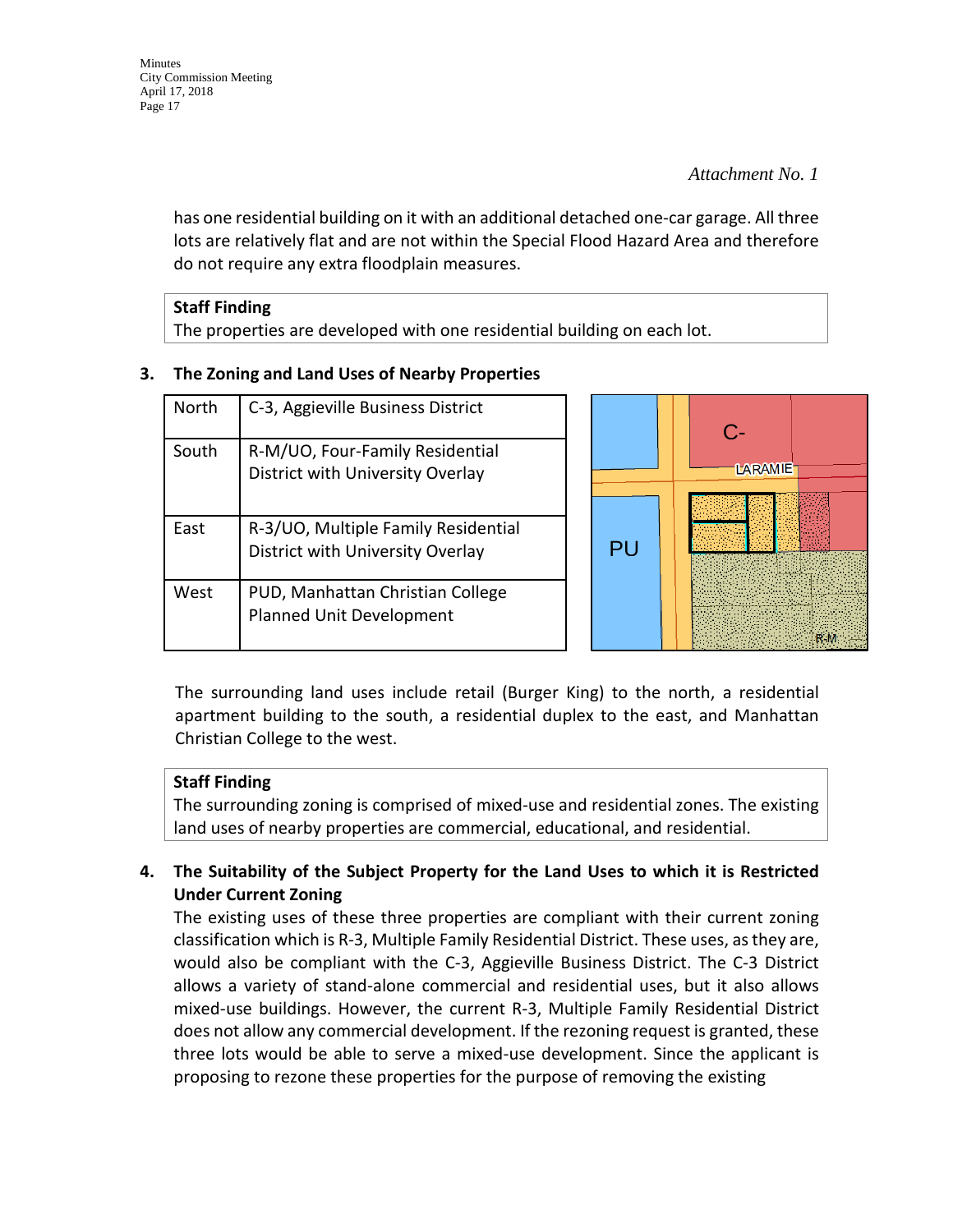*Attachment No. 1* 

converted houses and developing a new mixed-use structure, this site would be ideal due to its location on the edge of the Aggieville District. The residential use would be suitable to the properties to the south and the commercial use would be suitable to the properties to the north and east.

## **Staff Findings**

The properties are suitable for land uses within the existing R-3/UO, Multiple Family Residential with University Overlay. The site is also suitable for mixed uses of the C-3 District and therefore, make it suitable for the requested rezone.

# **5. The Character of the Neighborhood**

The neighborhood consists of multi-family residential development to the south, development associated with Manhattan Christian College campus to the west and commercial development associated with Aggieville to the north and east.

## **Staff Findings**

The character of the neighborhood is a mix of commercial, residential, and educational uses.

**6. The Compatibility of the Proposed Zoning District with Nearby Properties and the Extent to which it may Detrimentally Affect Those Properties**

The C-3 District allows a range of retail, restaurant, office and commercial services as well as residential uses, in stand-alone or mixed use configurations. The proposed C-3 District is the same zoning classification found on nearby properties to the east and north of the site and is therefore compatible. The District's residential and mixeduses uses are compatible with the apartment building to the south. While the C-3 District is less compatible with the Manhattan Christian College campus to the west, the site does not abut the MCC campus and is physically separated from the campus by N. 14<sup>th</sup> Street.

## **Staff Findings**

The proposed C-3 District is compatible with the nearby properties, and there should be no detrimental effects.

**7. Conformance of the requested change to the adopted Comprehensive Plan for the City of Manhattan (If the Proposed Amendment is in Accordance with said Comprehensive Plan, it shall be Presumed to be Reasonable.)**

The Future Land Use map of the Manhattan Area Comprehensive Plan shows this area as Central Core District. The Aggieville Community Vision Plan shows this area located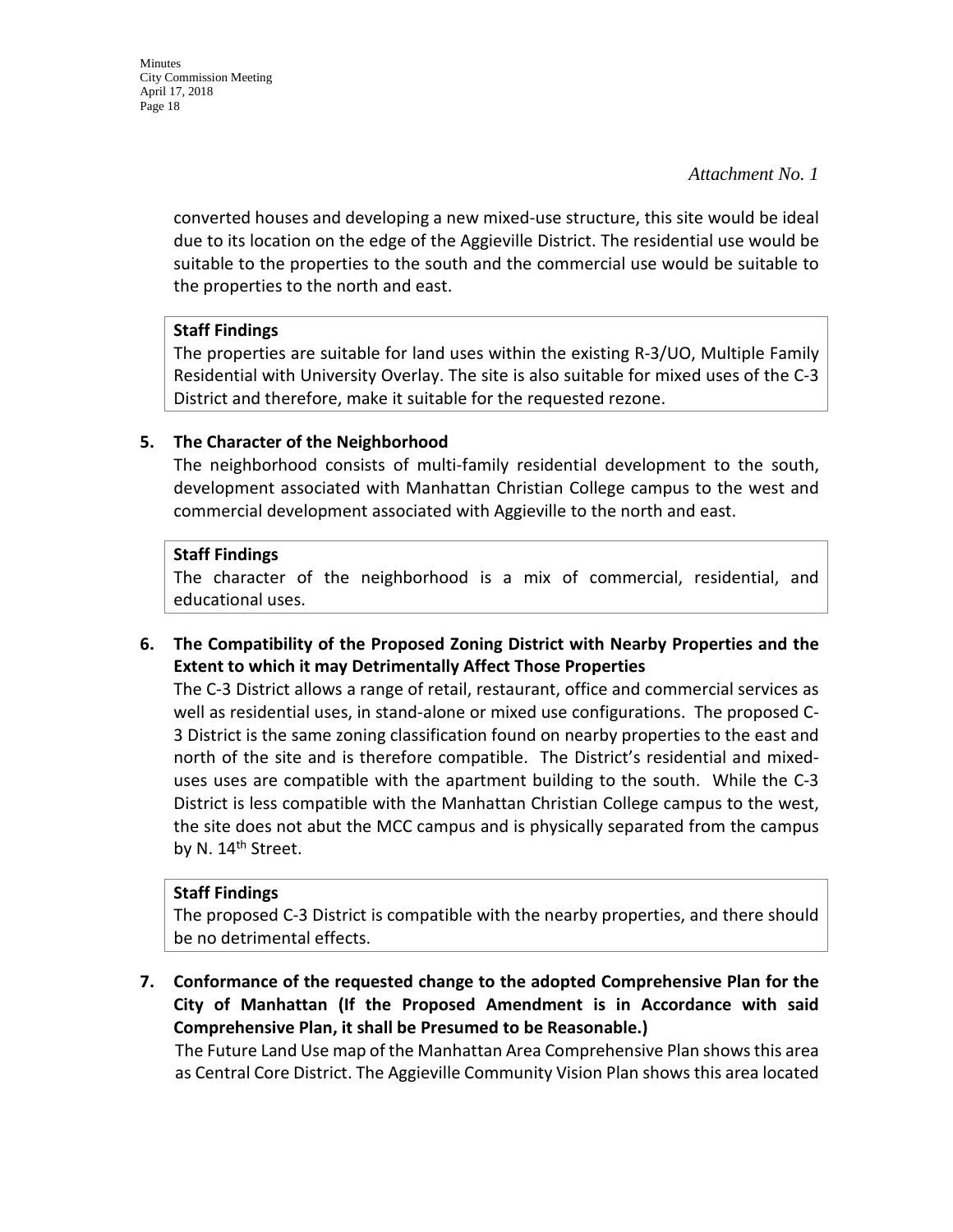within the Laramie Corridor of the Aggieville planning area. The applicable land use policies for both the Comprehensive Plan and the Aggieville Community Vision Plan are found below.

# **a. The Manhattan Area 2035 Comprehensive Plan**

# *CCD-1: Characteristics*

*The Central Core District is a special purpose designation for the Downtown core and Aggieville, both of which have a unique historical character and importance to the broader community. Although the two areas are not physically connected, they both consist of a variety of civic, cultural, retail, commercial, business, professional offices, and financial institutions, and residential uses in a compact, vibrant setting. This setting is enhanced by a large inventory of older and/or historic structures and a pedestrian-friendly scale. Identified redevelopment areas in the Downtown core provide opportunities for a range of uses—including high density residential provided they are designed as part of a master planned development that is compatible with and complimentary to the design and pedestrian-oriented character of the traditional urban fabric in Downtown. (Note: "Master planned" refers to the process of developing an overall concept or neighborhood level plan for an area, prior to development, that takes into consideration the relationships between land uses, buildings, access and site characteristics, in order to establish a more unified and compatible development. It can apply to a large single site, a whole neighborhood, or series of neighborhoods.)* 

# *CCD-2: In fill and Redevelopment*

*Encourage targeted infill development and/or redevelopment to take advantage of underutilized areas such as large surface parking lots, help enhance the overall mix of uses, and enhance the continued revitalization of the Central Core District. Encourage infill and redevelopment that is in keeping with the historic character and scale of the Downtown Historic District.* 

## *CCD-3: Rehabilitation and Adaptive Reuse*

*Encourage the rehabilitation and adaptive reuse of existing underutilized structures, particularly along Poyntz Avenue in the Downtown core. Support the continued adaptation and reconfiguration of existing spaces in the Manhattan Town Center and on surrounding pad sites to meet changing market preferences and the needs of the community.* 

## *CCD-4: Housing*

*Promote an expanded range of housing options in the Central Core to reinforce the*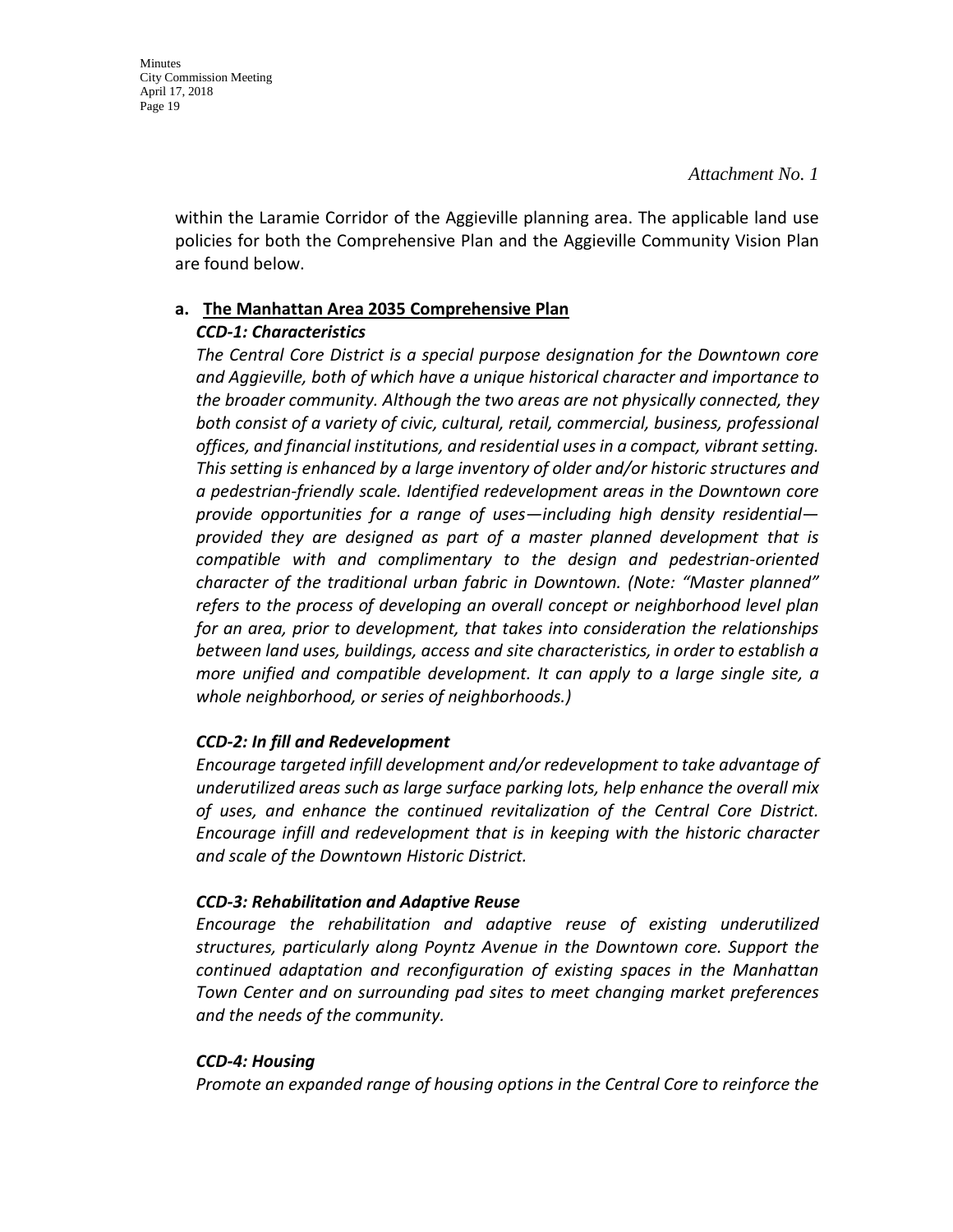Minutes City Commission Meeting April 17, 2018 Page 20

> *variety and vitality of the environment. Encourage the conversion of upper floors above existing retail storefronts to office or residential uses, the integration of Residential High Density or Urban Core Residential type uses at the fringe of the Central Core District, and the conversion of obsolete uses or surface parking lots to housing over time.*

#### *CCD-5: Outdoor Seating*

*Support the provision of outdoor dining and seating areas along the sidewalk edge, particularly in the Downtown core, to create activity along the street.* 

#### *CCD-6: Mix of Uses*

*Support a vibrant mix of residential and non-residential uses within the Central Core. Concentrate active, visible uses that encourage pedestrian activity, such as restaurants or retail storefronts, on the first floor of buildings along Poyntz Avenue and the other retail-oriented streets, and in Aggieville. In these locations, encourage offices, residential or other uses that typically are "closed off" from the street as upper floor uses; however, single use buildings (e.g. office or residential) are appropriate on secondary streets in Downtown where retail may not be viable and contribute to the overall vitality of the Central Core District. 52*

## **b. The Aggieville Community Vision Plan**

#### *Land Use Issues*

*Commercial development has historically been mixed with residential development on the south side of Laramie, with the north side being strictly commercial, though it is mostly comprised of parking lots.*

*The commercial development along the north side of the Laramie Corridor has taken on a strip commercial* 



*character with retail buildings located at the rear of the site and unattractive parking dominating the area between the building and the street. Valuable retail and residential space in close proximity to the Historic Core of Aggieville is being taken up by surface parking, a large portion of which is land owned by the city. Raising the allowed height of buildings in this area would incentivize redevelopment. However, the difference in building heights between this area and the Historic Core along Moro Street would need to transition sensitively.*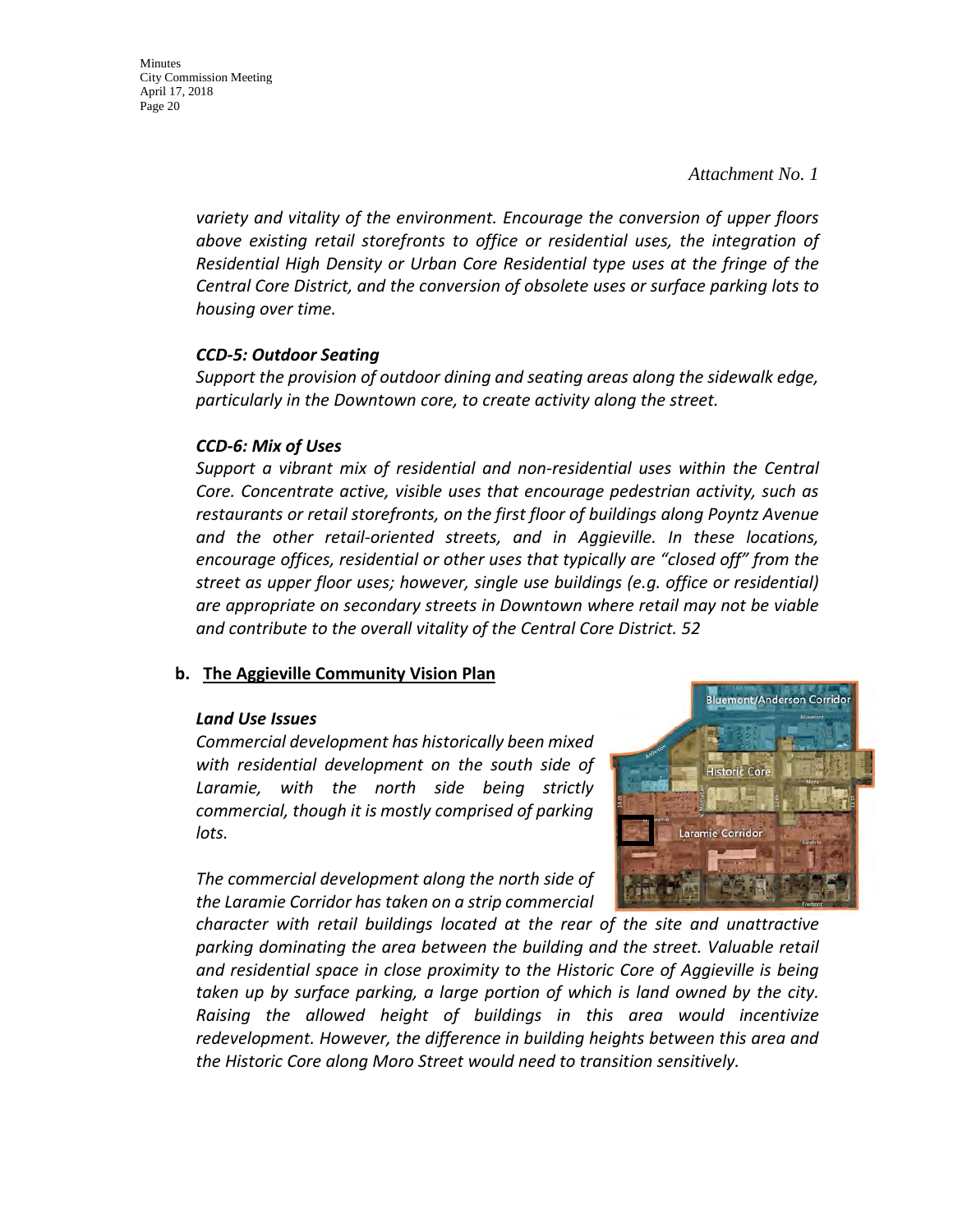#### *Recommendations*

- *Character: Strengthen the pedestrian retail character of the Laramie Corridor as a southern edge and gateway to the Aggieville District, while prohibiting future highway/strip commercial development. Create commercial and residential uses designed to be a high-density extension of the Historic Core.*
- *Building Design: Incorporate pedestrian-scale architectural detailing and interest in new building design, such as visually dividing the façade, entrances that open to the sidewalk, and providing more human scale to its design.*
- *Parking Garages: Design parking garages to incorporate a veneer of residential and/or commercial uses as appropriate to the site along with landscaping, to help buffer and visually mask the garage from public view from the street. Public garages must be located on the edge of the district with ingress and egress from non-local streets such as N. 11th and N. 14th Streets. They must also have direct pedestrian connection to the interior of the district.*
- *Building Height: Permit structures up to 5 stories along Laramie and West Laramie with consideration to develop stepped-back buildings on the north side of Laramie where the buildings are lowered to 3 or 4 stories at the back of the lot abutting the alley to transition to the lower heights in the Historic Core on Moro Street.*
- *Separation: Incorporate pocket parks to visually and spatially separate new, multi-story construction from older, historic construction and to create unique and attractive gathering spaces.*
- *Corner Lots: Incorporate special corner treatment of buildings to create a safer pedestrian environment and wider sidewalks.*
- *Redevelopment: Redevelop city-owned lots with mixed-use developments and/or parking garages that enhance the pedestrian-retail character of the district.*
- *Parking: Address parking requirements through public-private garages, shared parking, unbundled parking for residential developments, reverse-angle parking, active parking management, metering, and revised parking*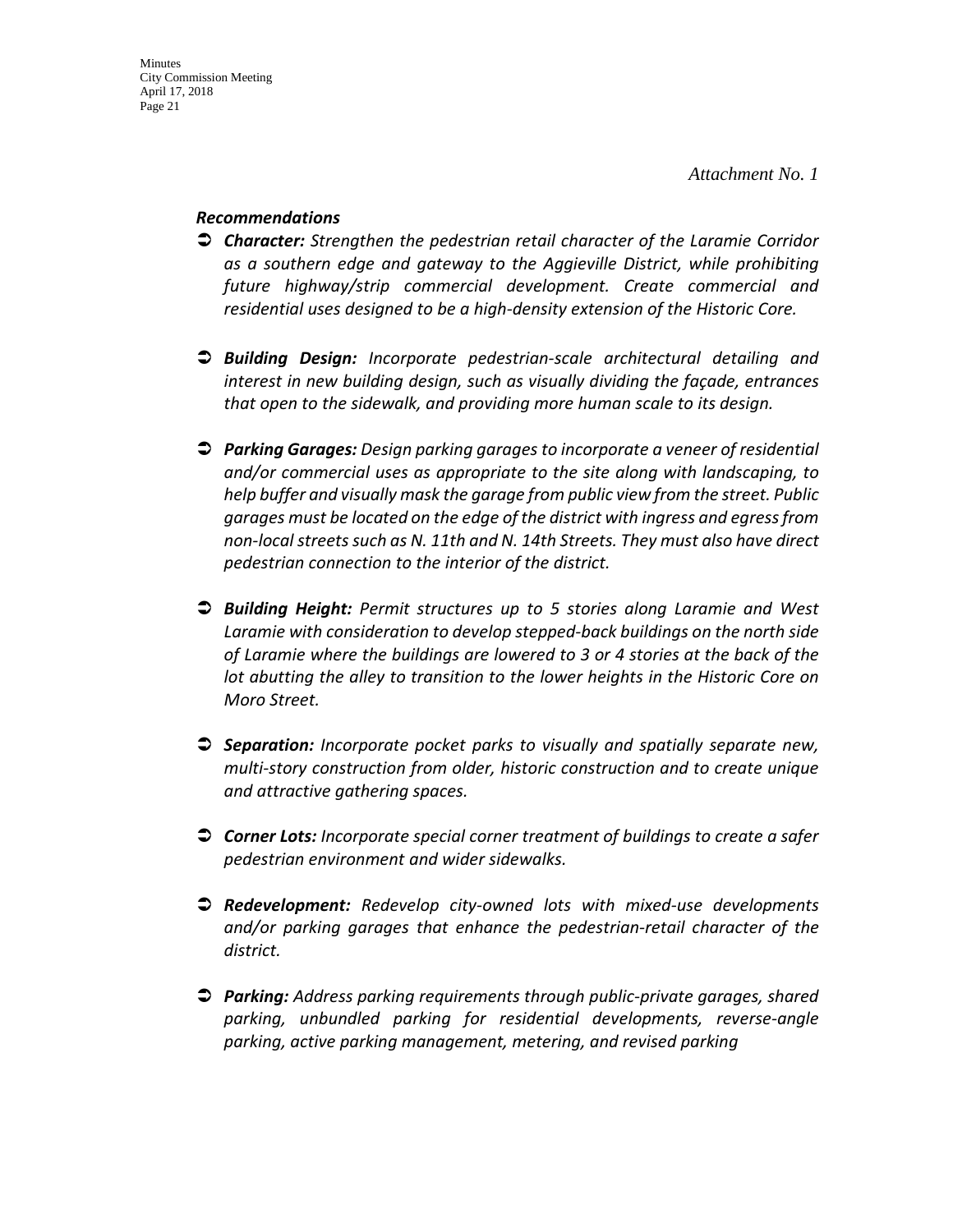Minutes City Commission Meeting April 17, 2018 Page 22

> *enforcement and fee policies. Integration of pedestrian, bicycle and transit infrastructure to encourage transportation other than personal vehicle should also be part of this strategy.*

#### *Street Space & Public Realm Issues*

*The Laramie Corridor has the advantage of a low level of vehicular traffic, contributing to the comfort of pedestrians walking in this area. However, this area lacks the visual definition and enclosure of space by buildings specifically designed to contribute to the comfort and interest of the experience of walking, biking, and driving down this street.*

#### *Recommendations*

- *Walkability: Increase the width of the sidewalk surface and create safe, well-lit pedestrian connections to and from this area to accommodate pedestrian movement and commercial uses throughout the area. In addition, incorporate traffic-calming features, mid-block crossings, raised crossings, colored crosswalks, and accessibility features on interior streets to improve safety and comfort. Redesign intersections across N. 14th Street and Fremont Street to make crossing on foot and bike safer and more comfortable.*
- *Streetscape: The streetscape, landscape and design elements should help define the character of the public realm. Future development and design should include gateway features, sidewalks, paving, landscaping, street trees, bike racks, lighting, public art, and street furniture consistent throughout the district.*
- *Access: Minimize and consolidate curb cuts and provide access to parking from alleys.*
- *Gateways: Design the streetscape and landscaping to define the character of the public realm and gateway entrances along Laramie Street at North 14th Street, North Manhattan Avenue, North 12th Street, and North 11th Street. Future development and design should include streetscape elements mentioned previously.*
- *Bicycles: Integrate on-street facilities to best suit routing needs in and around Aggieville, including bike boulevards and lanes. Improve crossings at intersections to make them safer and more comfortable for cyclists along North 11th, North 14th, and remont Streets. Provide well-designed and welldistributed racks throughout the area.*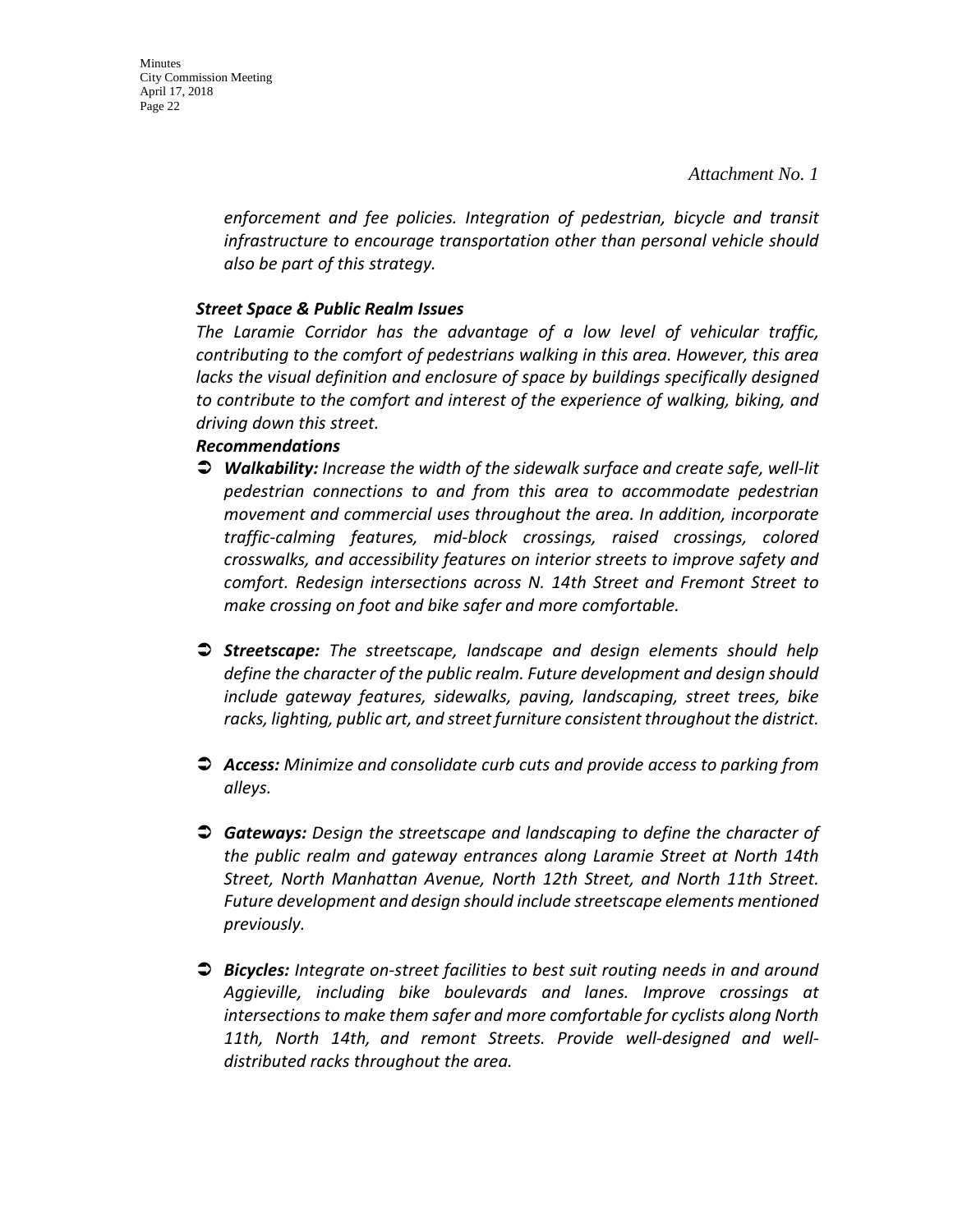#### **Staff Findings**

The proposed amendment to rezone the three properties conforms to the Future Land Use Map and the Land Use Policies of the Comprehensive Plan and conforms to the Aggieville Community Vision Plan.

# **8. The Zoning History of the Subject Property and Length of Time it has Remained Vacant as Zoned**

| 1926: | Properties zoned B, Residence District - Allowed single and<br>multiple family dwellings.                    |
|-------|--------------------------------------------------------------------------------------------------------------|
| 1965: | Properties zoned B-1, Multiple-Family Dwelling District -<br>Allowed single and multiple family dwellings.   |
| 1970  | Properties zoned R-3, Multiple-Family Residential District -<br>Allows single and multiple family dwellings. |

#### **Staff Findings**

The three lots comprising the rezone site have been developed for many years. The history of this property bears no hindrance to this rezone proposal.

## **9. Whether the Proposed District would be Consistent with the Intent and Purpose of these Regulations**

The intent and purpose of the Zoning Regulations is to protect the public health, safety, and general welfare; regulate the use of land and buildings within zoning districts to assure compatibility; and to protect property values.

Rezoning these parcels to the C-3, Aggieville Business District, will not harm the public health, safety, and general welfare. And, rezoning these three parcels to C-3 will be compatible and should protect the values of the surrounding properties.

#### **Staff Findings**

The proposed C-3 district is consistent with the intent and purpose of the zoning ordinance.

**10. The Relative Gain to the Public Health, Safety and Welfare that a Denial of the Proposed Amendment Would Accomplish, Compared with the Hardship Imposed upon the Individual Owner that would result from such Denial**

There would be no gain to public health, safety and welfare if this request is denied,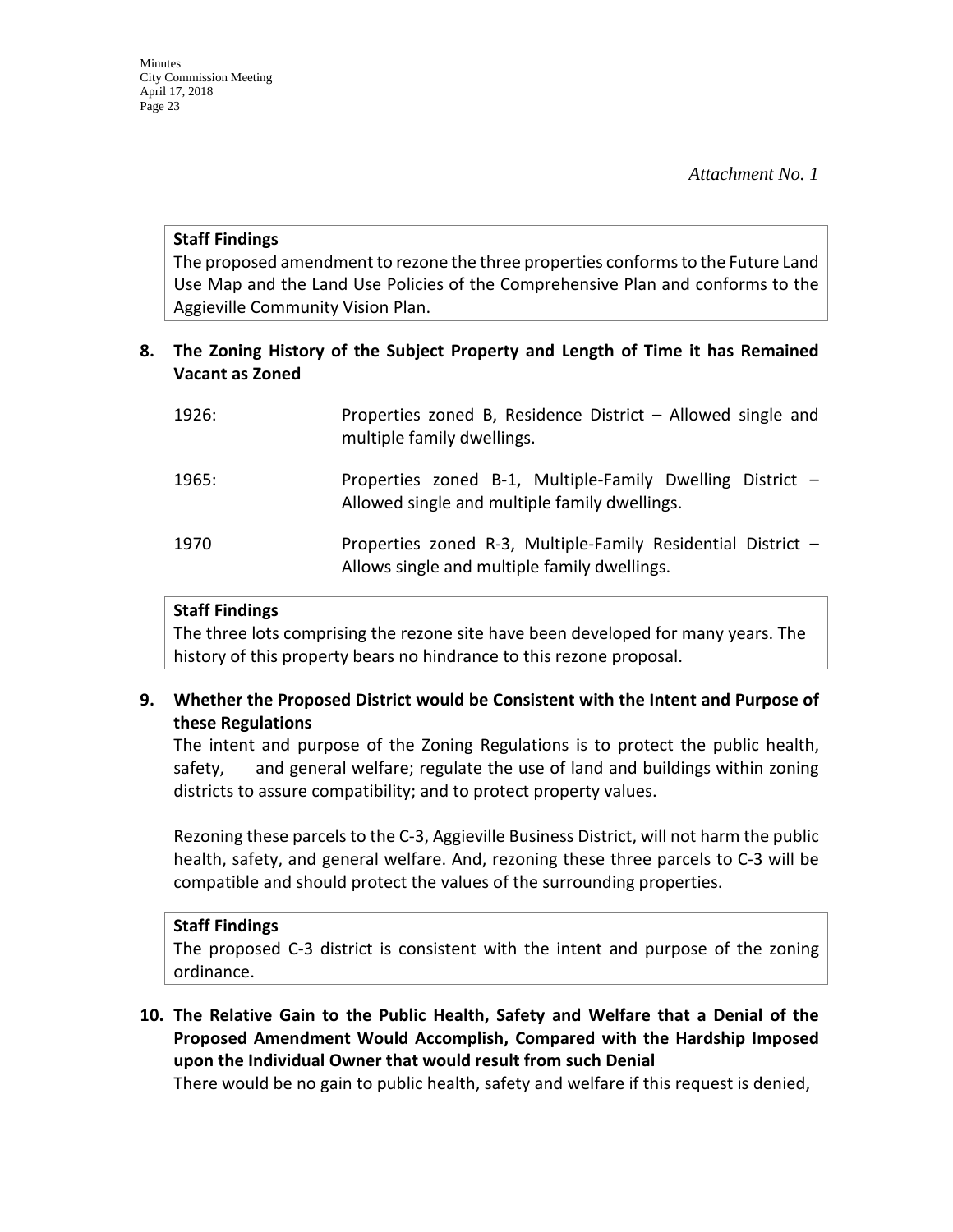*Attachment No. 1* 

the public health, safety and welfare would remain the same as it is now. However, if this request is denied, these properties will not be able to be redeveloped to their full potential, as identified in the adopted Comprehensive Plan and Aggieville Community Vision Plan, and therefore would not contribute as fully to the economic vitality of Aggieville.

# **Staff Findings**

There would be no relative gain to the public if this request is denied.

**11. Whether Adequate Sewer and Water Facilities, Streets and other Needed Public Services Exist, or can be Provided to Serve the Uses that would be Permitted by the Proposed Zoning District**

Public utilities currently are available and used on this site. The streets, sidewalks and other public services are sufficient to serve this location. The City is considering future pedestrian enhancements to facilitate easier crossing of N. 14<sup>th</sup> Street to the west of the rezone site.

## **Staff Findings**

Adequate sewer and water facilities, streets and other necessary public services currently exist to serve all permitted uses within the proposed district that could be developed on the site.

**13. Such Additional Matters as may Apply in Individual Circumstances** There are no other applicable factors.

## **12. The Recommendation of Permanent or Professional Staff**

For this rezoning request, staff finds the properties are suited for the proposed C-3 District. This location is at the western gateway into Aggieville, and the Comprehensive Plan along with the Aggieville Community Vision Plan identify these properties as part of the Aggieville District. The purpose of this rezone request is to allow the applicant to redevelop these lots into a "proposed" mixed-use building which is suitable for this neighborhood.

## **Staff's Conclusion**

Based on the findings found in this Staff Report, City Administration recommends approval of the proposed rezoning of 530 N.  $14<sup>th</sup>$  Street, 532 N.  $14<sup>th</sup>$  Street, and 1323 Laramie Street from R-3/UO, Multiple Family Residential with University Overlay, to C-3, Aggieville Business District.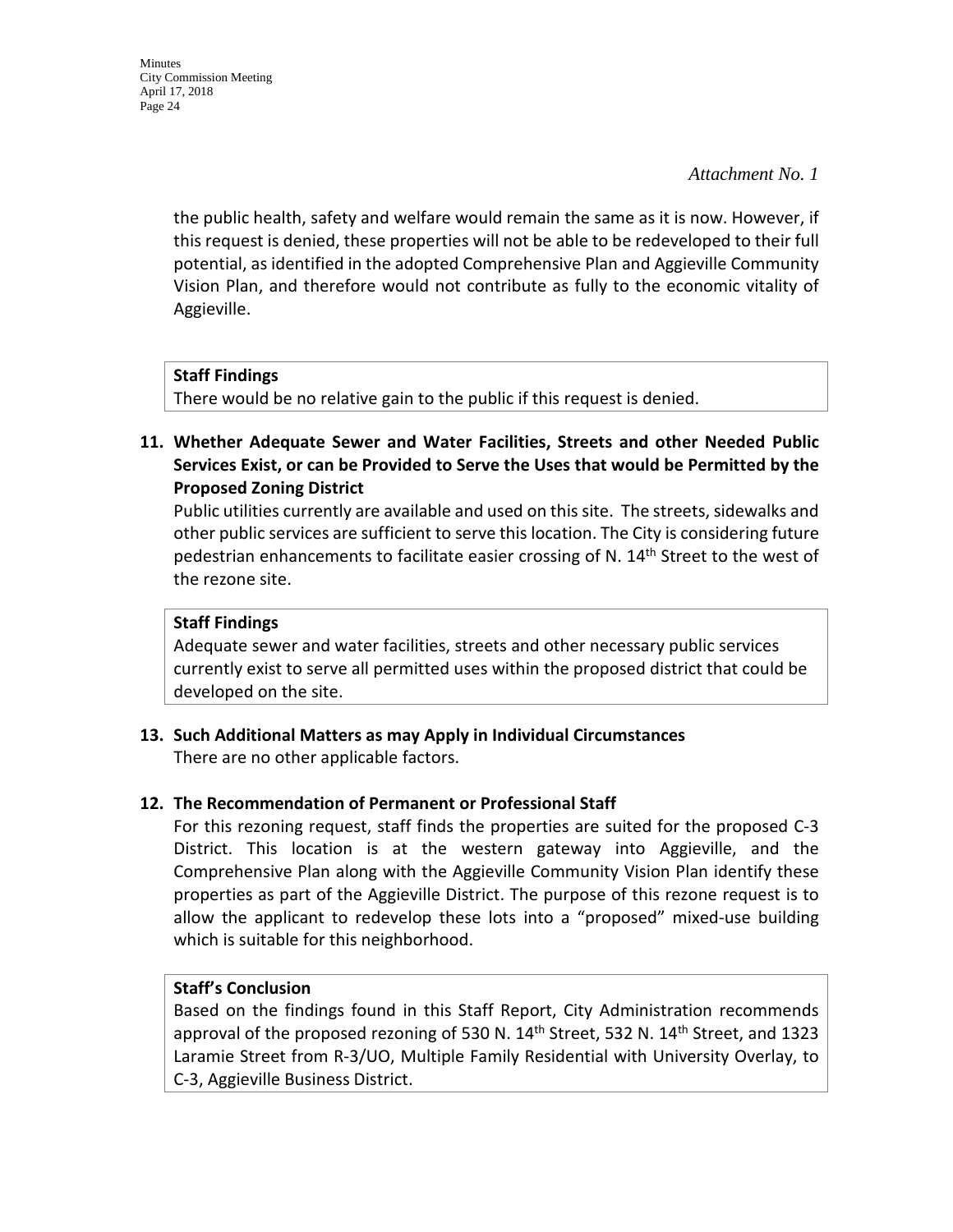# **ALTERNATIVES**

- 1. Recommend approval of the proposed rezoning of 530 N.  $14<sup>th</sup>$  Street, 532 N.  $14<sup>th</sup>$ Street, and 1323 Laramie Street from R-3/UO, Multiple Family Residential District with University Overlay, to C-3, Aggieville Business District stating the findings for such recommendation.
- 2. Recommend denial of the proposed rezoning, stating the specific findings for denial.
- 3. Table the proposed rezoning to a specific date, for specifically stated reasons.

# **POSSIBLE MOTION**

The Manhattan Urban Area Planning Board recommends approval of the proposed rezoning of 530 N. 14<sup>th</sup> Street, 532 N. 14<sup>th</sup> Street, and 1323 Laramie Street from R-3/UO, Multiple Family Residential District with University Overlay, to C-3, Aggieville Business District based on the findings in the Staff Report.

**Prepared by:** Carol Davidson, CFM, CPM, Senior Planner of the Community Development Department

**Date:** March 7, 2018

Enclosures: map, responses, Neighborhood Meeting Report, zoning map, Future Land Use Map, R-3, UO, and C-3 Zoning Regulations